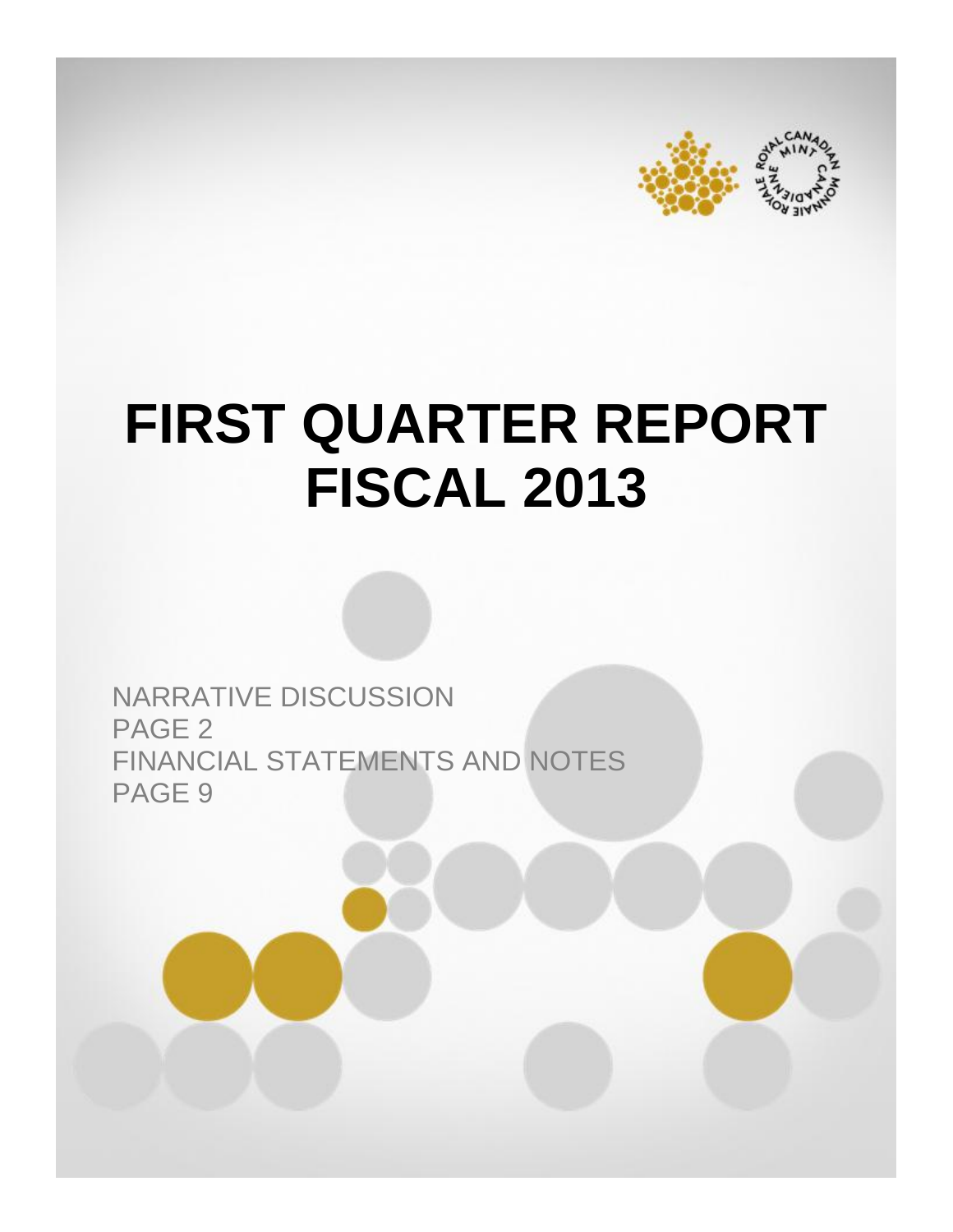## **NARRATIVE DISCUSSION**

## **BASIS OF PRESENTATION**

The Royal Canadian Mint has prepared this report as required by section 131.1 of the Financial Administration Act using the standard issued by the Treasury Board of Canada. This narrative should be read in conjunction with the unaudited condensed consolidated financial statements.

The Mint has prepared these unaudited condensed consolidated financial statements for the 13 weeks ended March 30, 2013 and March 31, 2012 in compliance with International Financial Reporting Standards (IFRS).

## **PERFORMANCE**

## **Consolidated results and financial performance**

*(in CAD \$ millions for the 13 weeks ended March 30, 2013 and March 31, 2012)*

|                     |           | 13 weeks ended |           |          |  |  |  |  |
|---------------------|-----------|----------------|-----------|----------|--|--|--|--|
|                     | 30-Mar-13 | 31-Mar-12      | \$ Change | % Change |  |  |  |  |
| Revenue             | 863.6     | 542.7          | 320.9     | 59.1%    |  |  |  |  |
| Profit before taxes | 10.7      | 8.6            | 2.1       | 24.4%    |  |  |  |  |
| Profit              | 8.1       | 6.5            | 1.6       | 24.6%    |  |  |  |  |

|                        |           | 31-Dec-12 |           |          |
|------------------------|-----------|-----------|-----------|----------|
|                        | 30-Mar-13 | 31-Dec-12 | \$ Change | % Change |
| Cash                   | 38.7      | 64.5      | (25.8)    | $-40.0%$ |
| <b>Inventories</b>     | 90.6      | 86.6      | 4.0       | 4.6%     |
| Capital assets         | 238.4     | 223.8     | 14.6      | 6.5%     |
| Total assets           | 403.3     | 408.7     | (5.4)     | $-1.3%$  |
| <b>Working Capital</b> | 105.3     | 113.2     | (7.9)     | $-7.0\%$ |

*NOTE: The Mint's fiscal year ends on December 31.*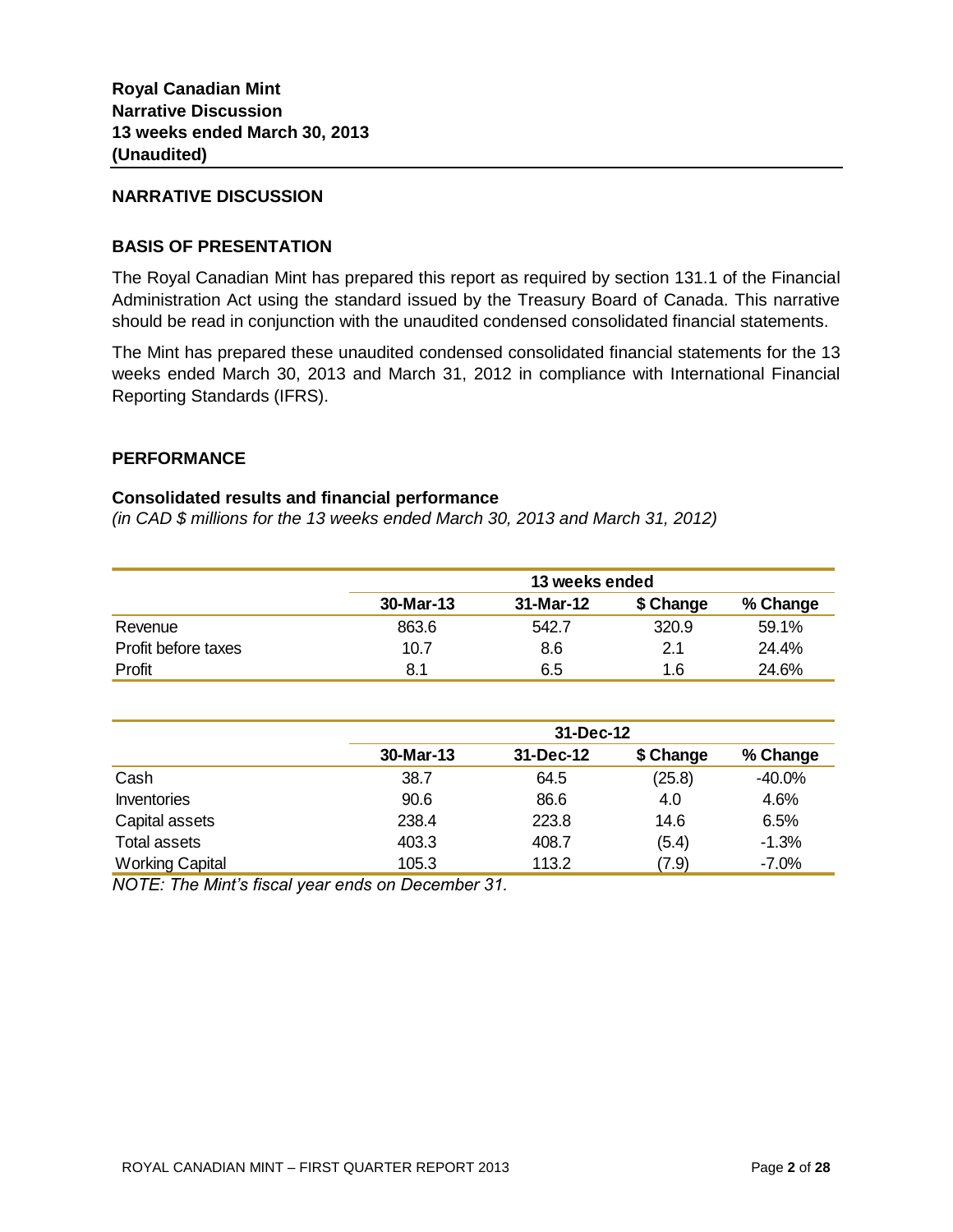# **CONSOLIDATED OVERVIEW**

Consolidated revenue for the 13 weeks ended March 30, 2013 was \$863.6 million compared to \$542.7 million in the same period in 2012, an increase of 59.1%. The improvement was driven primarily by increased demand for bullion, supported by a sharp increase in the volume of foreign coins produced and shipped offset by a decline in demand for Canadian circulation coinage.

Consolidated profit before taxes increased 24.4% to \$10.7 million from \$8.6 million in the same period in 2012. The variance reflects the substantial increase in demand for bullion supported by improved performance in the Foreign Business Line. This was offset by reduced margins and operating profits in the Alloy Recovery Program (ARP) due to lower base metal prices.

Consolidated total assets declined 1.3% to \$403.3 million at March 30, 2013 compared to \$408.7 million at December 31, 2012. Cash decreased to \$38.7 million from \$64.5 million at the previous year end mainly due to the increase of capital expenditures. Inventories increased to \$90.6 million at March 30, 2013, increasing 4.6% from \$86.6 million at December 31, 2012. Capital assets increased 6.5% to \$238.4 million from \$223.8 million at December 31, 2012.

The Mint's financial performance in 2012 led to the declaration of a \$10.0 million dividend to the Government of Canada, the same amount paid in 2011.

The operating and financial results achieved during the 13 weeks ended March 30, 2013 indicate the Corporation is well on its way to achieve the annual targets established in the 2013 Corporate Plan approved by the Government of Canada in November 2012.

# **CORPORATE DEVELOPMENTS**

On February 4, 2013, the Mint ceased distribution of the penny to financial institutions. With the retirement of the penny, every denomination produced for Canada's coinage system now costs less than face value to manufacture. For example, the five-cent circulation coin costs 2.5 cents to produce. This cost benefit, made possible by the Mint's multi-ply plated steel (MPPS) technology, enhances the seigniorage earned by the Government of Canada through the efficient management of Canada's coinage system. Consumers can still use pennies for cash transactions with businesses that choose to accept them.

The expansion of the Winnipeg plating facility and construction of the Hieu C. Truong Centre of Excellence also situated in Winnipeg are progressing on schedule with anticipated completion in June 2013. The expansion and renewal of the facility will increase production capacity by an additional two billion pieces, provide more efficient storage and significantly enhance the Mint's research and development capabilities.

The Mint's artistic and technical abilities were acknowledged internationally in February at Krause Publication's annual *Coin of the Year* awards where it won the Best Silver Coin award for a \$20 pure silver commemorative coin known as 'Canoe'. The award was presented to the Mint on February 2, 2013 at the World Money Fair in Berlin, Germany.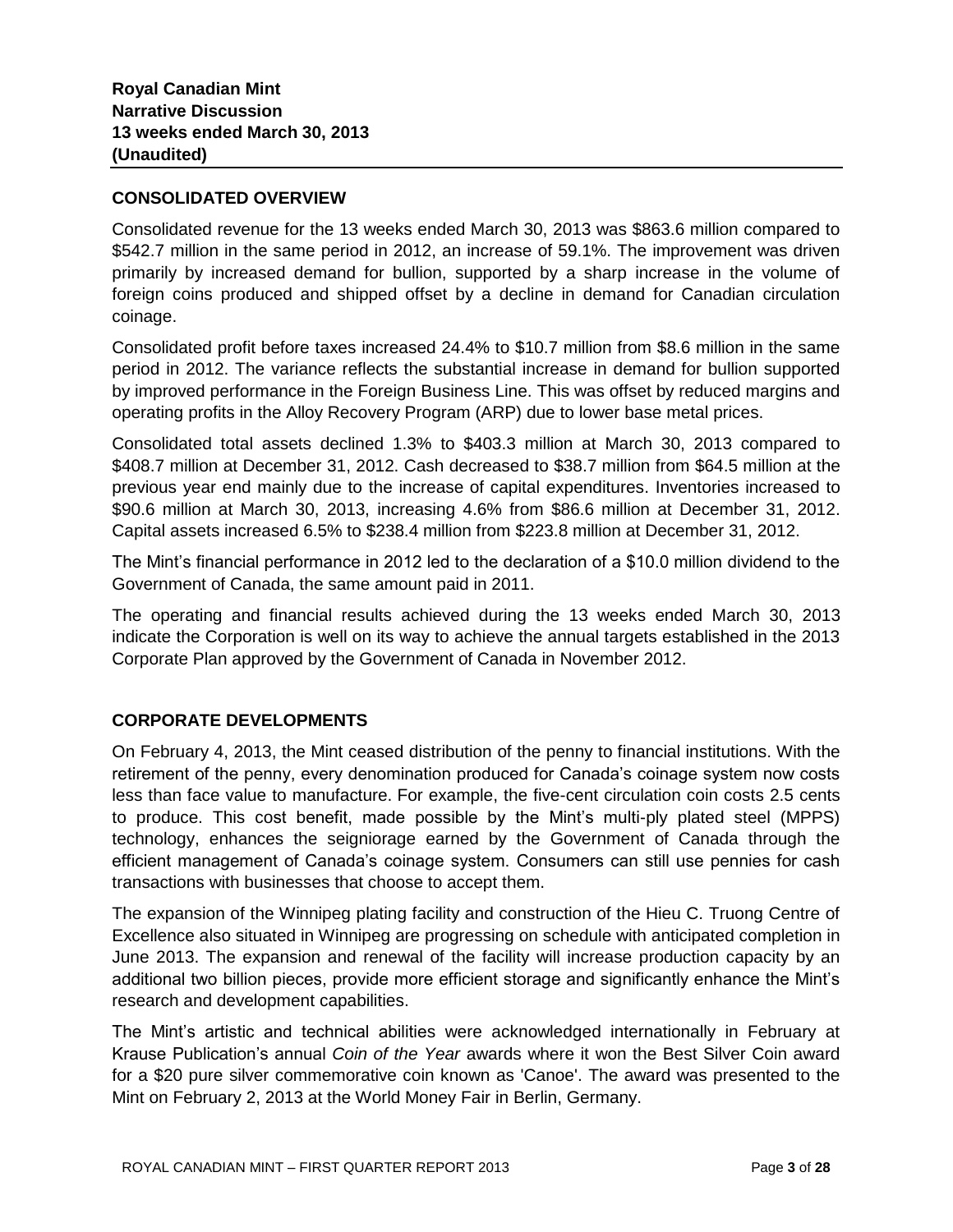The Mint did not experience any significant change in operations or programs during the period. A reorganization of the executive structure replaced business line executive directors with two new vice president positions: Operations and Sales. The change will strengthen the Mint's evolving international sales and marketing programs while ensuring optimum operating and financial performance as the manufacturing facilities in Winnipeg and Ottawa expand capacity and capabilities to meet continued growth in demand and in the number and complexity of products manufactured.

# **PERFORMANCE BY BUSINESS LINE**

## **Revenue by Business Line**

*(in CAD \$ millions for the 13 weeks ended March 30, 2013 and March 31, 2012)*

|                                    |           | <b>13 weeks Ended</b> |           |          |
|------------------------------------|-----------|-----------------------|-----------|----------|
|                                    | 30-Mar-13 | 31-Mar-12             | \$ Change | % Change |
| <b>Canadian Circulation</b>        | 30.2      | 36.3                  | (6.1)     | $-16.8%$ |
| <b>Numismatic and Collectibles</b> | 41.3      | 44.3                  | (3.0)     | $-6.8\%$ |
| Foreign                            | 12.2      | 4.7                   | 7.5       | 159.6%   |
| Bullion, Refinery and ETR          | 779.7     | 457.3                 | 322.4     | 70.5%    |

## **Operating Highlights and Analysis of Results**

**Canadian Circulation:** The Mint sold 12.9 million coins during the 13 weeks ended March 30, 2013, down from 258.7 million coins sold in the same period in 2012. Revenue from the business line declined 16.8% to \$30.2 million for the quarter from \$36.3 million in the same period in 2012. The decline in volume and revenue reflects the scheduling of domestic and foreign coin production in 2012 and 2013 and the impact of eliminating the penny from circulation on February 4, 2013. The Mint sold only 20 million pennies to financial institutions during the first quarter of 2013 compared to 136.3 million in the same period in 2012. At the same time, the elimination of the penny triggered a sharp increase in the volume of coins of all denominations delivered to the Mint for recycling. Recycling volumes jumped 43.5% to 393.5 million coins during first quarter of 2013 compared to 274.3 million coins in the same period in 2012. The installation of coin-counting machines by a financial institution in more than 300 branches across Canada during the quarter is expected to support increased recycling volumes throughout 2013.

The Mint marked the end of the penny by offering special rolls of coins made from the last million pennies made for distribution. The rolls, which quickly sold out on March 15, were packaged in a commemorative wrap and sealed with a holographic label. During the quarter, the Mint also released a 25-cent coin commemorating one of the heroes of the War of 1812, Lieutenant Colonel Charles-Michel de Salaberry.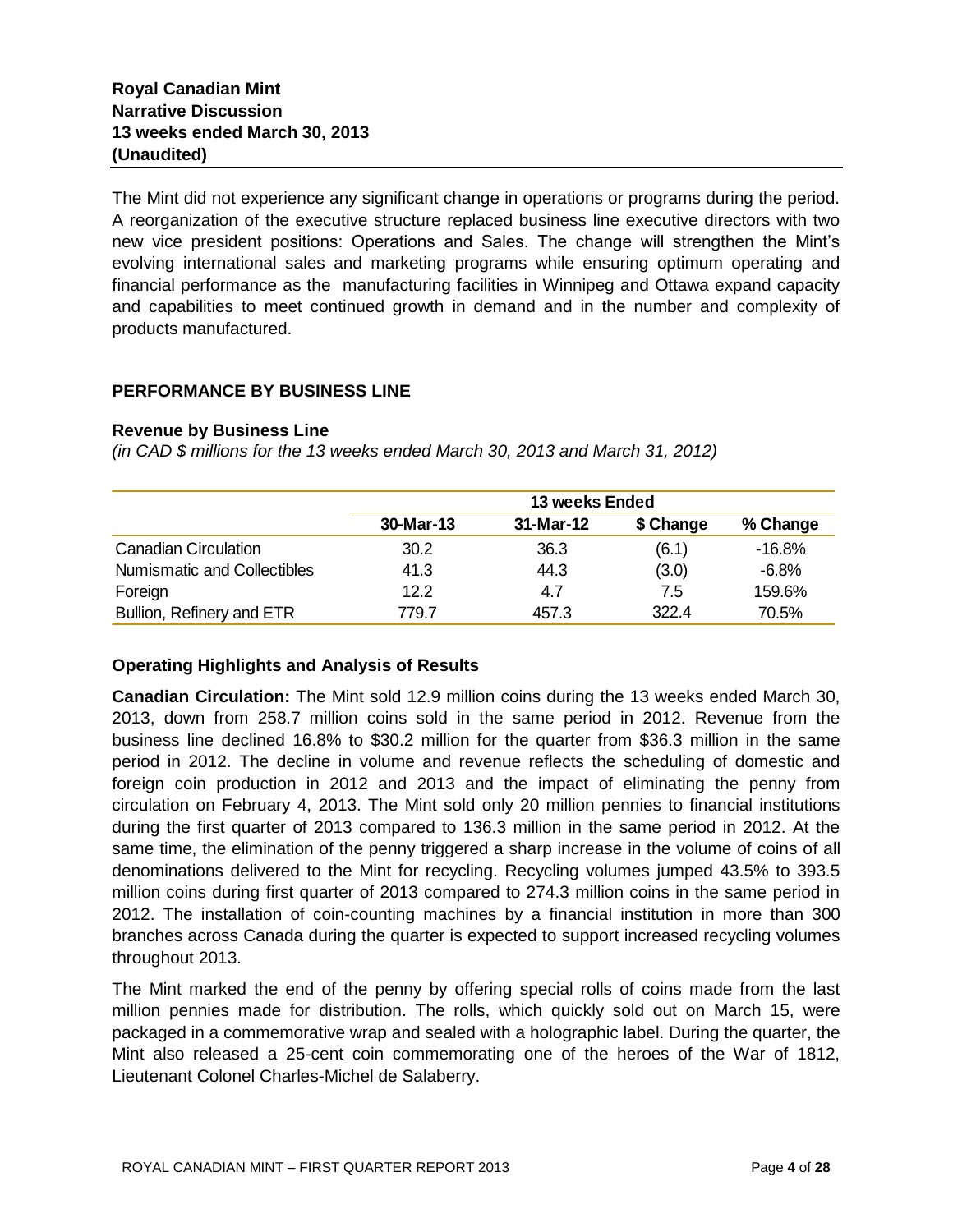The Alloy Recovery Program (ARP) continues to generate substantial revenue, but margins and operating profits have been compressed by the decline in the price of nickel. The Mint recovered and sold 324.8 metric tonnes of nickel and 57.0 metric tonnes of cupronickel during the 13 weeks ended March 30, 2013 compared to 161.0 metric tonnes of nickel and 58.0 metric tonnes of cupronickel in the same period in 2012. The 74.3% increase in tonnage caused ARP revenue for the quarter to increase 21.9% to \$7.8 million compared to \$6.4 million in the same period in 2012. The average price of nickel declined 26.7% to \$16,200 per tonne during the first quarter of 2013 from \$22,100 per tonne during the same period in 2012. The average price of cupronickel was relatively stable at \$9,400 per tonne.

**Numismatics and Collectibles:** Demand for the Mint's numismatic products remains strong with revenue declining modestly by 6.8% to \$41.3 million for the 13 weeks ended March 30, 2013 from \$44.3 million in the same period in 2012. The Mint issued 53 new products during the quarter compared to 45 in the first quarter of 2012.

The most notable products issued during the period included a series of four fine silver and three pure gold coins commemorating the 2013 World Baseball Classic™; a \$200 pure gold coin celebrating French explorer Jacques Cartier; a \$50 pure gold coin celebrating Inuit Art and the centennial of the Winnipeg Art Gallery; and a series of silver coins commemorating the watershed discoveries of the 1913 Canadian Arctic expedition. The second coin in a series that made headlines around the world in 2012 is the glow-in-the-dark dinosaur coin featuring a painted illustration of *Quetzalcoatlus* with a glow-in-the-dark skeletal structure of this prehistoric animal.

There were 12 sell-outs during the quarter compared to eight in the same period in 2012.

The Mint continues to enjoy sustained growth in its customer base, particularly through customer acquisition programs such as the "20 for 20" program. To solidify this growth, the Mint has expanded its focus on developing programs to ensure new customers remain engaged with the Mint and its products. Demand for the Mint's numismatic products continues to strengthen in Europe and China.

**Foreign:** The Mint produced and shipped 279.8 million coins and blanks to five countries in the 13 weeks ended March 30, 2013 compared to 177.1 million coins and blanks to three countries in the same period in 2012. Revenue increased 159.6% to \$12.2 million in the quarter from \$4.7 million in the same period in 2012. The variance is due in part to the timing of shipments originally scheduled for delivery in 2012 along with the establishment of new relationships with countries in Africa and Asia.

The economic crisis in Europe continues to reduce demand for coinage and exacerbate an already intensely competitive international marketplace, but the Mint is competing aggressively to expand its share of the foreign circulation coinage market. During the first quarter of 2013, it secured contracts to produce 2.1 billion coins for four countries, including one contract that represents multi-year commitments.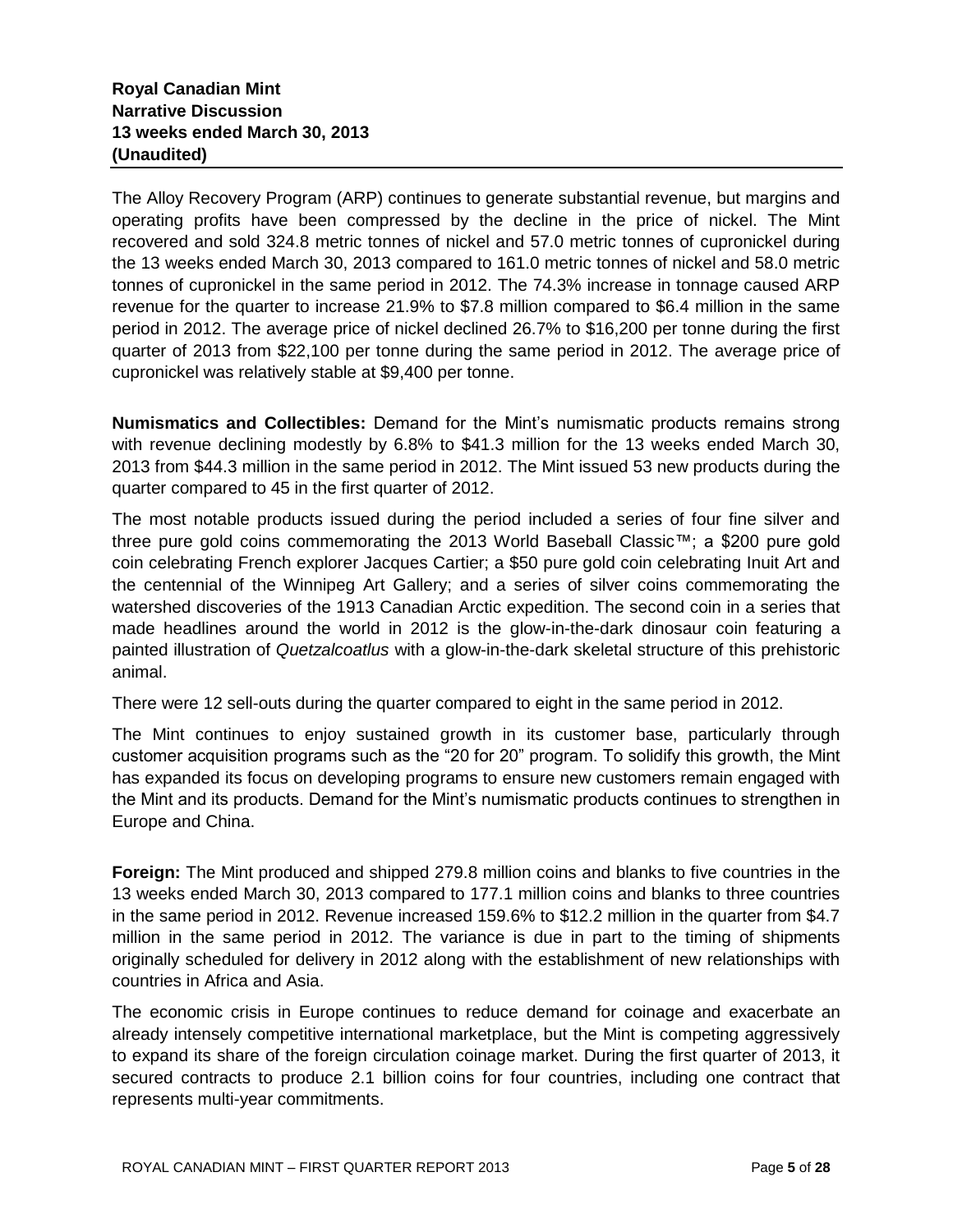**Bullion, Refinery and ETR:** Bullion, Refinery and ETR revenues increased 70.5% to \$779.7 million in the 13 weeks ended March 30, 2013 from \$457.3 million in the same period in 2012. Sales of Gold Maple Leaf (GML) coins increased 96.4% to 269 thousand ounces compared to 137 thousand ounces in the same period in 2012. Sales of Silver Maple Leaf (SML) coins increased 65% to 6.6 million ounces during the quarter from 4 million ounces in the same period last year. The price of gold declined sharply during the first quarter of 2013 from a high of US\$1,787.00 per ounce in the fourth quarter of 2012 to a low of \$1,576.50, stimulating demand among institutional and retail investors. Margins on products were maintained during the period. The steady growth in precious metals storage also provides a growing contribution to the Mint's profitability.

A notable coin issued during the quarter was the one-ounce silver coin featuring the Wood Bison issued in February. The launch of this coin brings the popular Canadian Wildlife silver bullion coin series to an end.

The Mint's refinery supports the production of the Mint's bullion and numismatic coins with refined precious metals. When evaluating external deposits from both primary and secondary sources as well as refining of internal production by-products, the volume of precious metals refined was stable quarter over quarter. Strong demand for the Mint's premium refinery products, such as 100 troy ounce silver bars and 1 kg gold bars, has been a significant contributing factor to the refinery's profitability.

The Canadian Gold Reserves Exchange Traded Receipts (ETRs) program launched in the fall of 2011 and Silver ETR program launched in 2012 are generating a steady stream of revenue from management fees. The Mint is prepared to issue more ETRs when market conditions are appropriate.

# **LIQUIDITY AND CAPITAL RESOURCES**

Capital expenditures were \$18.6 million during the 13 weeks to March 30, 2013 compared to \$12.3 million in the same period in 2012. Approximately \$14.1 million was related to the expansion and renewal of the plating plant and the construction of the Hieu C. Truong Centre of Excellence in Winnipeg. The remaining \$4.5 million was expended on the Enterprise Resource Planning (ERP) and human resources system upgrades, renovations to the Mint's new office building at 100 Murray Street in Ottawa, and improvements at the Winnipeg and Ottawa facilities.

The Mint has the financial capacity through current cash flow and established access to capital to fund the substantial anticipated expenditures for the plating plant expansion.

# **RISKS TO PERFORMANCE**

There has not been any material change in the risks to performance discussed in the Management's Discussion and Analysis in the 2012 Annual Report.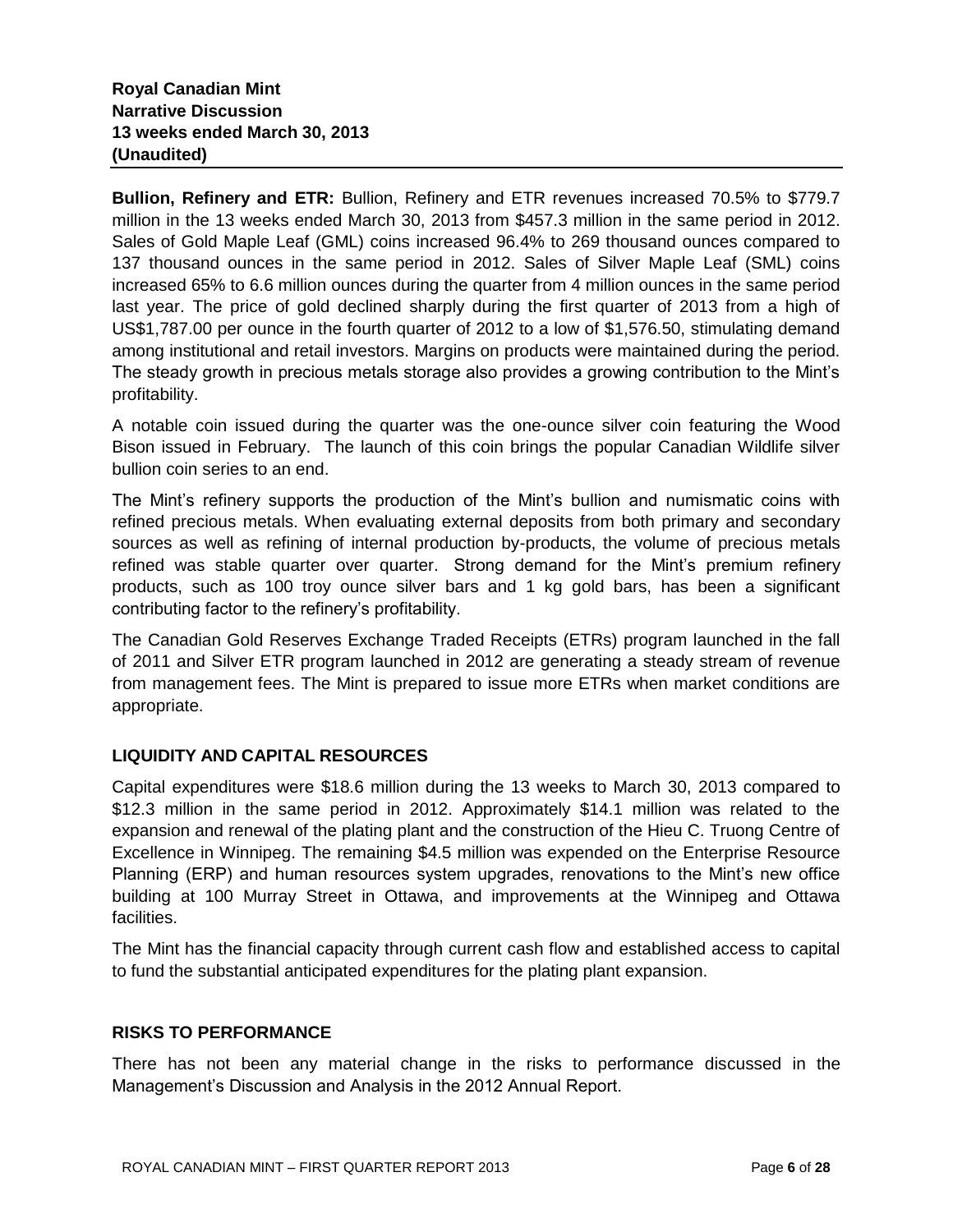# **OUTLOOK**

The robust numismatic sales experienced throughout 2011 and 2012 have continued into 2013. The Mint is scheduled to release more than 200 new coins during the year and continues to build its customer base in existing markets and open new markets. The Mint cannot predict trends in the precious metals markets, but while global economic uncertainty persists it does expect the robust performance of the Bullion, Refinery and ETR business to continue. The Foreign Business Line remains challenged by the crisis in Europe, but will continue to work to secure sales on the strength of superior product and services. Despite the decline in Canadian circulation coinage sales in the first quarter, total sales for 2013 are not expected to vary significantly from 2012.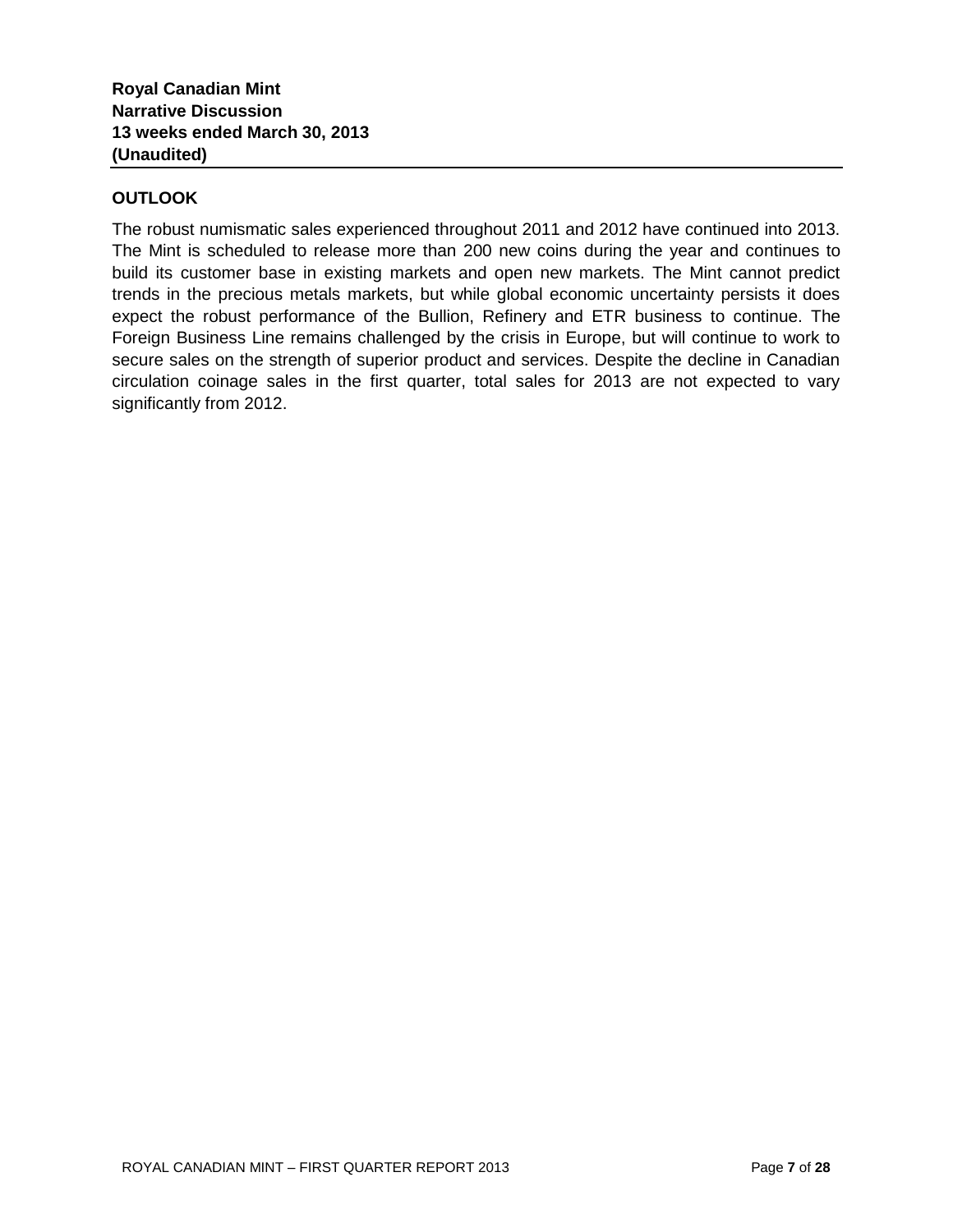## **Statement of Management Responsibility by Senior Officials**

Management is responsible for the preparation and fair presentation of these condensed consolidated quarterly financial statements in accordance with IAS 34 Interim Financial Reporting and requirements in the Treasury Board of Canada Standard on Quarterly Financial Reports for Crown Corporations and for such internal controls as management determines is necessary to enable the preparation of condensed consolidated quarterly financial statements that are free from material misstatement. Management is also responsible for ensuring all other information in this quarterly financial report is consistent, where appropriate, with the condensed consolidated quarterly financial statements.

To the best of our knowledge, these unaudited condensed consolidated quarterly financial statements present fairly, in all material respects, the financial position, results of operations and cash flows of the corporation, as at the date of and for the periods presented in the condensed consolidated quarterly financial statements.

*Chief Executive Officer Administration*

Ottawa, Canada May 23, 2013

André Cubrez

Ian E. Bennett **André Aubrey**, CPA, CA *President and Acting Vice-President Finance &*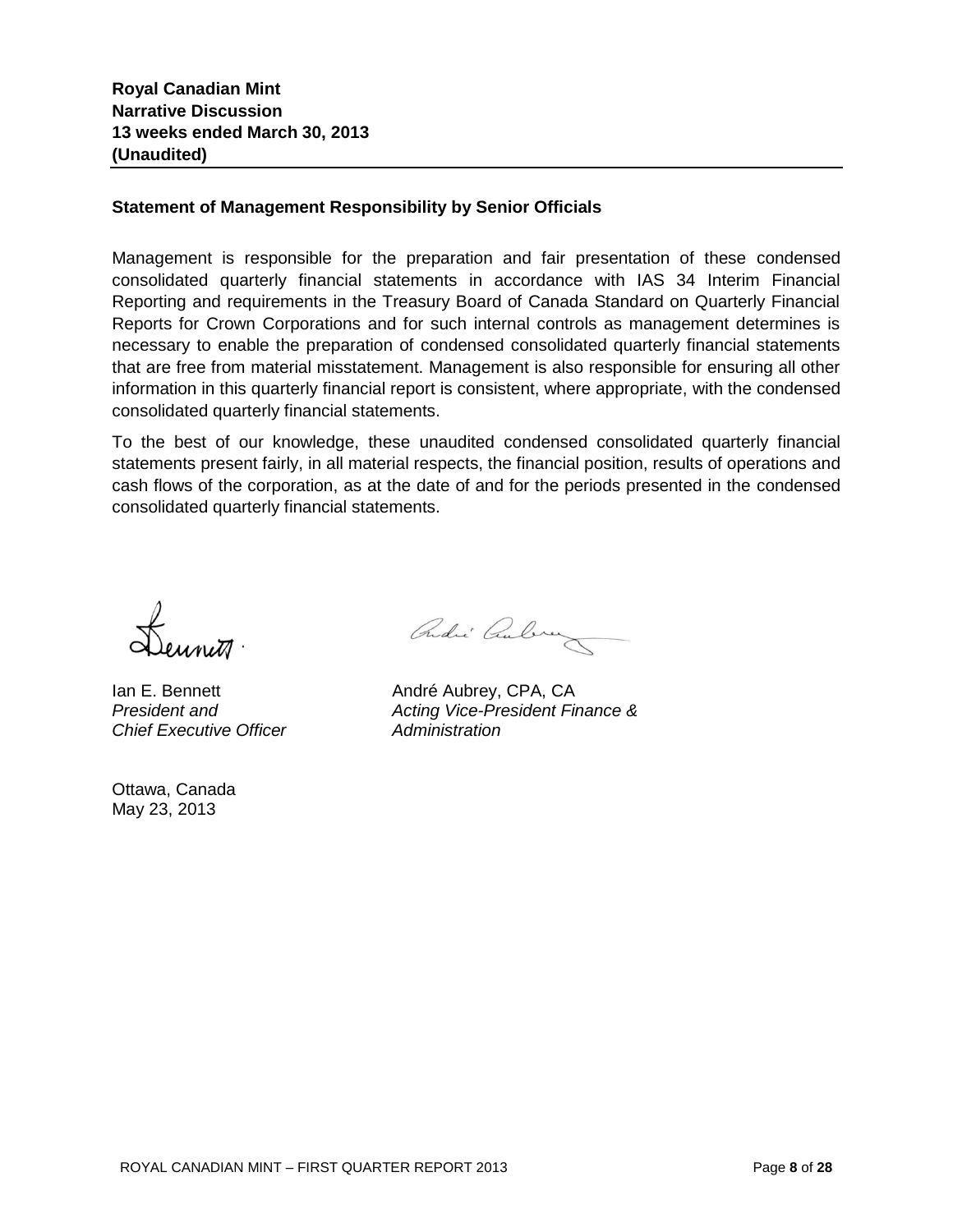# **ROYAL CANADIAN MINT CONDENSED CONSOLIDATED STATEMENT OF FINANCIAL POSITION**

*(unaudited)*

|                                                                                                        | As at            |                |                   |  |
|--------------------------------------------------------------------------------------------------------|------------------|----------------|-------------------|--|
| (CAD\$ thousands)                                                                                      | <b>Notes</b>     | March 30, 2013 | December 31, 2012 |  |
| <b>Assets</b>                                                                                          |                  |                |                   |  |
| Cash                                                                                                   | 4                | \$<br>38,686   | \$<br>64,514      |  |
| Accounts receivable                                                                                    | 5                | 31,473         | 28,090            |  |
| Prepaid expenses                                                                                       |                  | 2,610          | 1,321             |  |
| Income taxes receivable                                                                                |                  |                | 1,199             |  |
| Inventories                                                                                            | 6                | 90,611         | 86,583            |  |
| Derivative financial assets                                                                            | 7                | 1,232          | 2,975             |  |
| <b>Current assets</b>                                                                                  |                  | 164,612        | 184,682           |  |
| Derivative financial assets                                                                            | 7                | 13             | 14                |  |
| Property, plant and equipment                                                                          | 8                | 225,745        | 211,891           |  |
| Investment property                                                                                    |                  | 236            | 236               |  |
| Intangible assets                                                                                      | 8                | 12,675         | 11,885            |  |
| <b>Total assets</b>                                                                                    |                  | 403,281<br>\$  | \$<br>408,708     |  |
|                                                                                                        |                  |                |                   |  |
| <b>Liabilities</b>                                                                                     |                  |                |                   |  |
| Accounts payable and accrued liabilities                                                               |                  | \$<br>49,526   | \$<br>56,317      |  |
| Loans payable                                                                                          |                  | 4,512          | 4,514             |  |
| Deferred revenue                                                                                       |                  | 1,619          | 6,789             |  |
| Income taxes payable                                                                                   |                  | 252            |                   |  |
| Employee benefits                                                                                      | $\boldsymbol{9}$ | 1,900          | 2,071             |  |
| Derivative financial liabilities                                                                       | 7                | 1,494          | 1,776             |  |
| <b>Current liabilities</b>                                                                             |                  | 59,303         | 71,467            |  |
| Derivative financial liabilities                                                                       | $\overline{7}$   | 270            | 309               |  |
| Loans payable                                                                                          |                  | 34,464         | 34,466            |  |
| Deferred tax liabilities                                                                               |                  | 13,310         | 13,657            |  |
| Employee benefits                                                                                      | 9                | 10,455         | 10,455            |  |
| <b>Total liabilities</b>                                                                               |                  | 117,802        | 130,354           |  |
| <b>Shareholder's equity</b>                                                                            |                  |                |                   |  |
| Share capital (authorised and issued 4,000 non-                                                        |                  |                |                   |  |
| transferable shares)                                                                                   |                  | 40,000         | 40,000            |  |
| Retained earnings                                                                                      |                  | 246,660        | 238,600           |  |
| Accumulated other comprehensive income                                                                 |                  | (1, 181)       | (246)             |  |
| Total shareholder's equity                                                                             |                  | 285,479        | 278,354           |  |
| Total liabilities and shareholder's equity                                                             |                  | 403,281<br>\$  | 408,708<br>\$     |  |
| $\alpha$ , there is the $\alpha$ continuous integrating $\alpha$ . The continuous function of $\alpha$ | $\overline{A}$   |                |                   |  |

Commitments, Contingencies and Guarantees (note 14)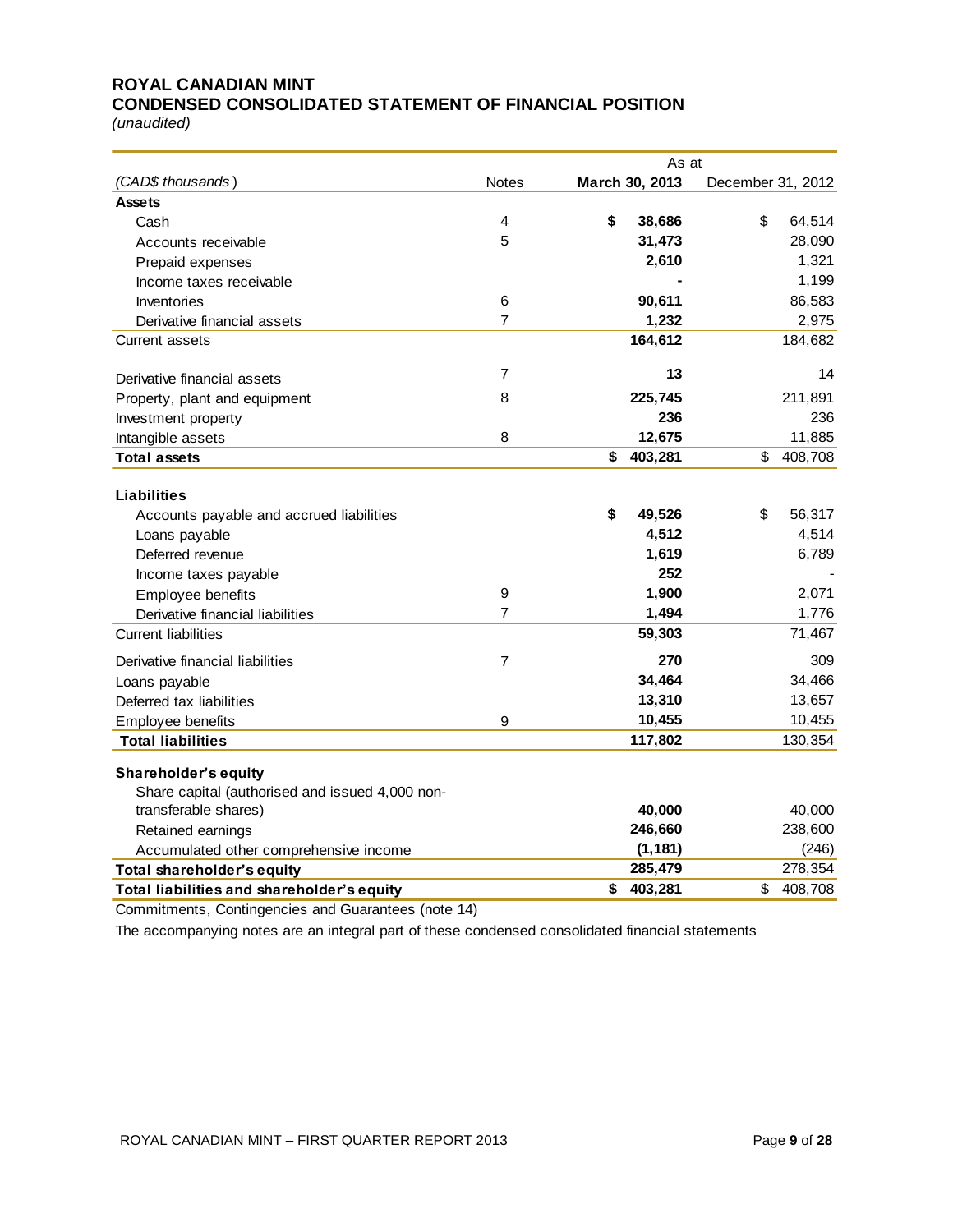# **ROYAL CANADIAN MINT CONDENSED CONSOLIDATED STATEMENT OF COMPREHENSIVE INCOME**

*(unaudited)*

|                                                   |              | 13 weeks ended |                |  |  |
|---------------------------------------------------|--------------|----------------|----------------|--|--|
| (CAD\$ thousands)                                 | <b>Notes</b> | March 30, 2013 | March 31, 2012 |  |  |
| Revenues                                          | 10, 13       | \$<br>863,554  | \$<br>542,693  |  |  |
| Cost of goods sold                                |              | 822,324        | 504,640        |  |  |
| Gross profit                                      |              | 41,230         | 38,053         |  |  |
| Other operating expenses                          |              |                |                |  |  |
| Marketing and sales expenses                      |              | 18,028         | 17,245         |  |  |
| Administration expenses                           | 12           | 12,268         | 11,913         |  |  |
| Other operating expenses                          |              | 30,296         | 29,158         |  |  |
| <b>Operating profit</b>                           |              | 10,934         | 8,895          |  |  |
| Net foreign exchange losses                       |              | (27)           | (344)          |  |  |
| Finance income (costs), net                       |              |                |                |  |  |
| Finance income                                    |              | 49             | 125            |  |  |
| Finance costs                                     |              | (210)          | (65)           |  |  |
| Finance income (costs), net                       |              | (161)          | 60             |  |  |
| Profit before income tax                          |              | 10,746         | 8,611          |  |  |
| Income tax expense                                |              | 2,686          | 2,153          |  |  |
| Profit for the period                             |              | 8,060          | 6,458          |  |  |
| Other comprehensive income                        |              |                |                |  |  |
| Net unrealized gains (losses) on cash flow hedges |              | (1,046)        | 689            |  |  |
| Net realized losses (gains) on cash flow hedges   |              |                |                |  |  |
| transferred out of other comprehensive income     |              | 111            | (135)          |  |  |
| Other comprehensive income (losses), net of tax   |              | (935)          | 554            |  |  |
| <b>Total comprehensive income</b>                 |              | 7,125<br>\$    | 7,012<br>\$    |  |  |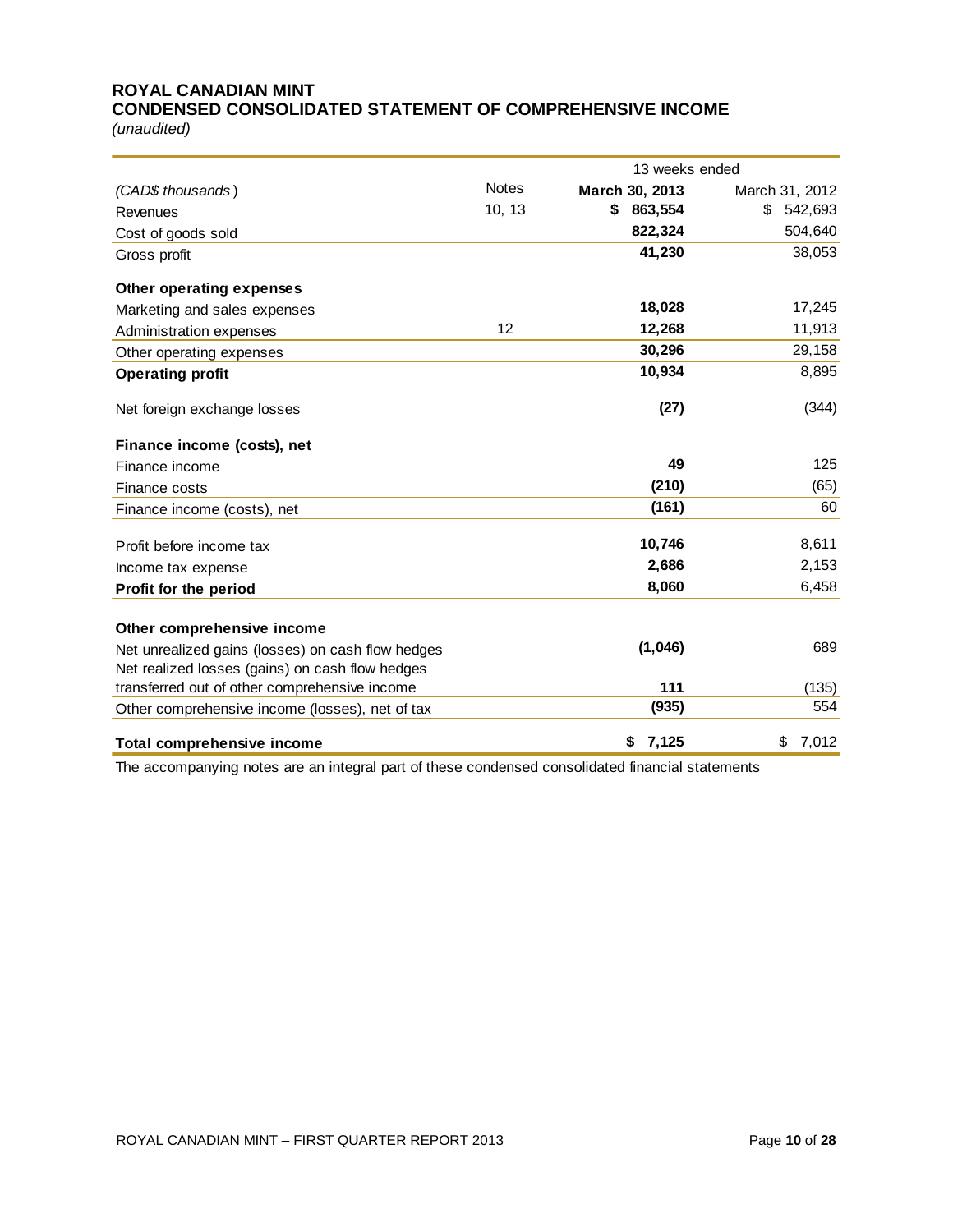# **ROYAL CANADIAN MINT CONDENSED CONSOLIDATED STATEMENT OF CHANGES IN EQUITY**

*(unaudited)*

## **13 weeks ended March 30, 2013**

|                                 |   |                      | <b>Accumulated other</b><br>comprehensive income |                 |                                              |   |         |
|---------------------------------|---|----------------------|--------------------------------------------------|-----------------|----------------------------------------------|---|---------|
|                                 |   |                      |                                                  | <b>Retained</b> | ("AOCI") (Net gains<br>(losses) on cash flow |   |         |
| (CAD\$ thousands)               |   | <b>Share Capital</b> |                                                  | earnings        | hedges)                                      |   | Total   |
| Balance as at December 31, 2012 | S | 40,000               | S                                                | 238,600         | (246)<br>\$                                  | S | 278,354 |
| Profit for the period           |   | ۰                    |                                                  | 8,060           |                                              |   | 8,060   |
| Other comprehensive income      |   | ۰                    |                                                  |                 | (935)                                        |   | (935)   |
| Balance as at March 30, 2013    | S | 40,000               | S                                                | 246,660         | (1, 181)<br>\$                               |   | 285,479 |

| 13 weeks ended March 31, 2012              |    |                      |    |          |                       |   |         |
|--------------------------------------------|----|----------------------|----|----------|-----------------------|---|---------|
|                                            |    |                      |    |          | Accumulated other     |   |         |
|                                            |    |                      |    |          | comprehensive income  |   |         |
|                                            |    |                      |    |          | ("AOCI") (Net         |   |         |
|                                            |    |                      |    | Retained | gains(losses) on cash |   |         |
| (CAD\$ thousands)                          |    | <b>Share Capital</b> |    | earnings | flow hedges)          |   | Total   |
|                                            |    |                      |    |          |                       |   |         |
| Balance as at December 31, 2011 (restated) | S  | 40,000               | \$ | 219,775  | (2, 277)<br>S         | S | 257,498 |
| Profit for the period                      |    |                      |    | 6,458    |                       |   | 6,458   |
| Other comprehensive income                 |    |                      |    |          | 554                   |   | 554     |
| Balance as at March 31, 2012               | \$ | 40,000               | S. | 226,233  | (1,723)<br>\$         |   | 264,510 |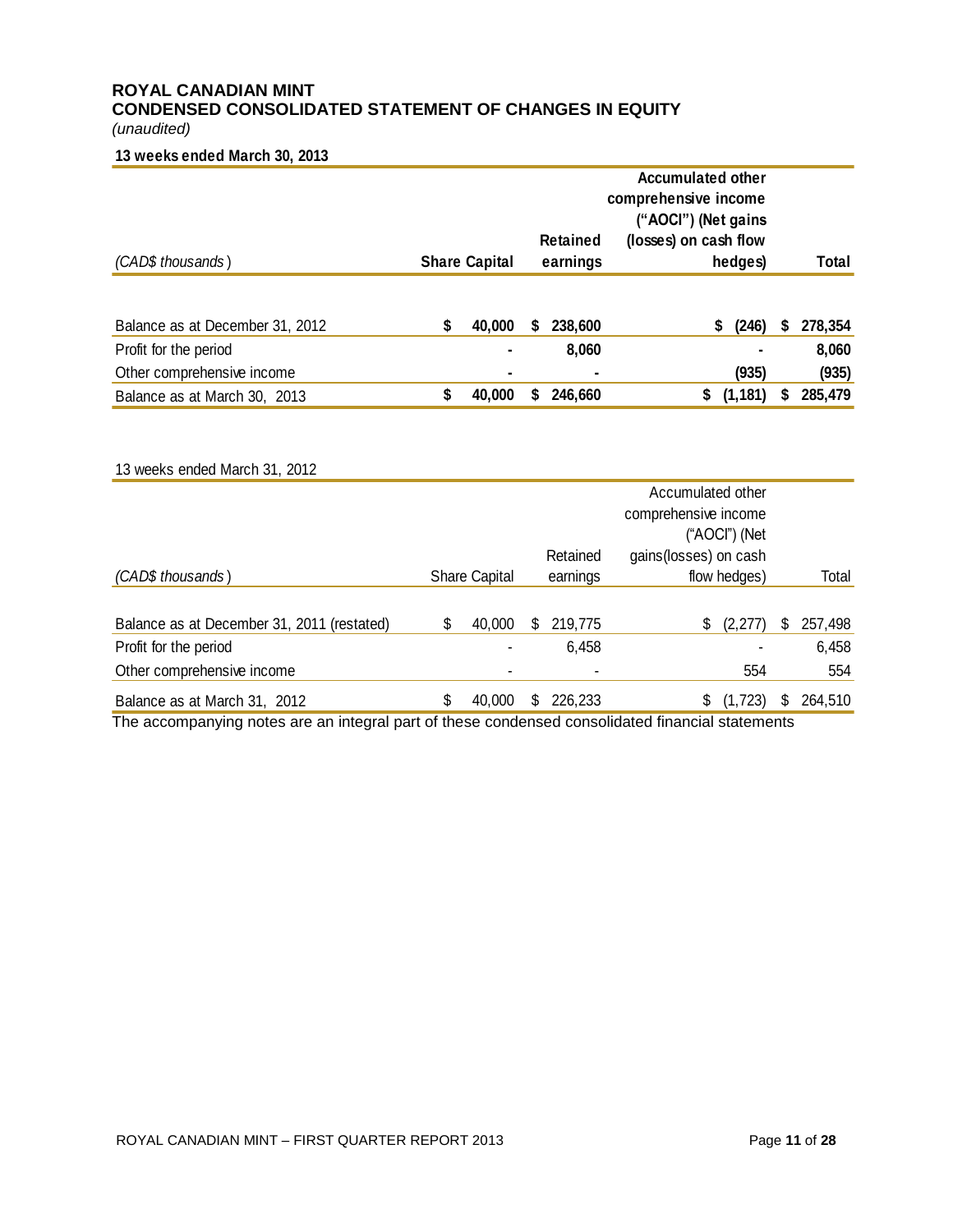## **ROYAL CANADIAN MINT CONDENSED CONSOLIDATED STATEMENT OF CASH FLOWS**

*(unaudited)*

|                                                          | 13 weeks ended |                |  |  |  |  |
|----------------------------------------------------------|----------------|----------------|--|--|--|--|
| (CAD\$ thousands)                                        | March 30, 2013 | March 31, 2012 |  |  |  |  |
|                                                          |                |                |  |  |  |  |
| Cash flows from operating activities                     |                |                |  |  |  |  |
| Receipts from customers                                  | \$<br>855,489  | 531,801<br>\$  |  |  |  |  |
| Payments to suppliers and employees                      | (880, 162)     | (525, 297)     |  |  |  |  |
| Interest paid                                            | (212)          | (65)           |  |  |  |  |
| Cash receipts on derivative contracts                    | 107,273        | 330,745        |  |  |  |  |
| Cash payments on derivative contracts                    | (88, 161)      | (329, 587)     |  |  |  |  |
| Income taxes paid                                        | (1, 582)       | (2,781)        |  |  |  |  |
| Net cash generated (used) by operating activities        | (7, 355)       | 4,816          |  |  |  |  |
| Cash flows from investing activities                     |                |                |  |  |  |  |
| Interest received                                        | 49             | 125            |  |  |  |  |
| Payments to acquire property, plant and equipment and    |                |                |  |  |  |  |
| intangible assets                                        | (18, 568)      | (12, 297)      |  |  |  |  |
| Net cash used by investing activities                    | (18, 519)      | (12, 172)      |  |  |  |  |
| Cash flows from financing activities                     |                |                |  |  |  |  |
| Repayment of loans and other payables                    | (2)            |                |  |  |  |  |
| Net cash generated by financing activities               | (2)            |                |  |  |  |  |
| Net decrease in cash                                     | (25, 876)      | (7, 356)       |  |  |  |  |
| Cash at the beginning of the period                      | 64,514         | 78,930         |  |  |  |  |
| Effects of exchange rate changes on cash held in foreign |                |                |  |  |  |  |
| currencies                                               | 48             | (78)           |  |  |  |  |
| Cash at the end of the period                            | \$<br>38,686   | \$<br>71,496   |  |  |  |  |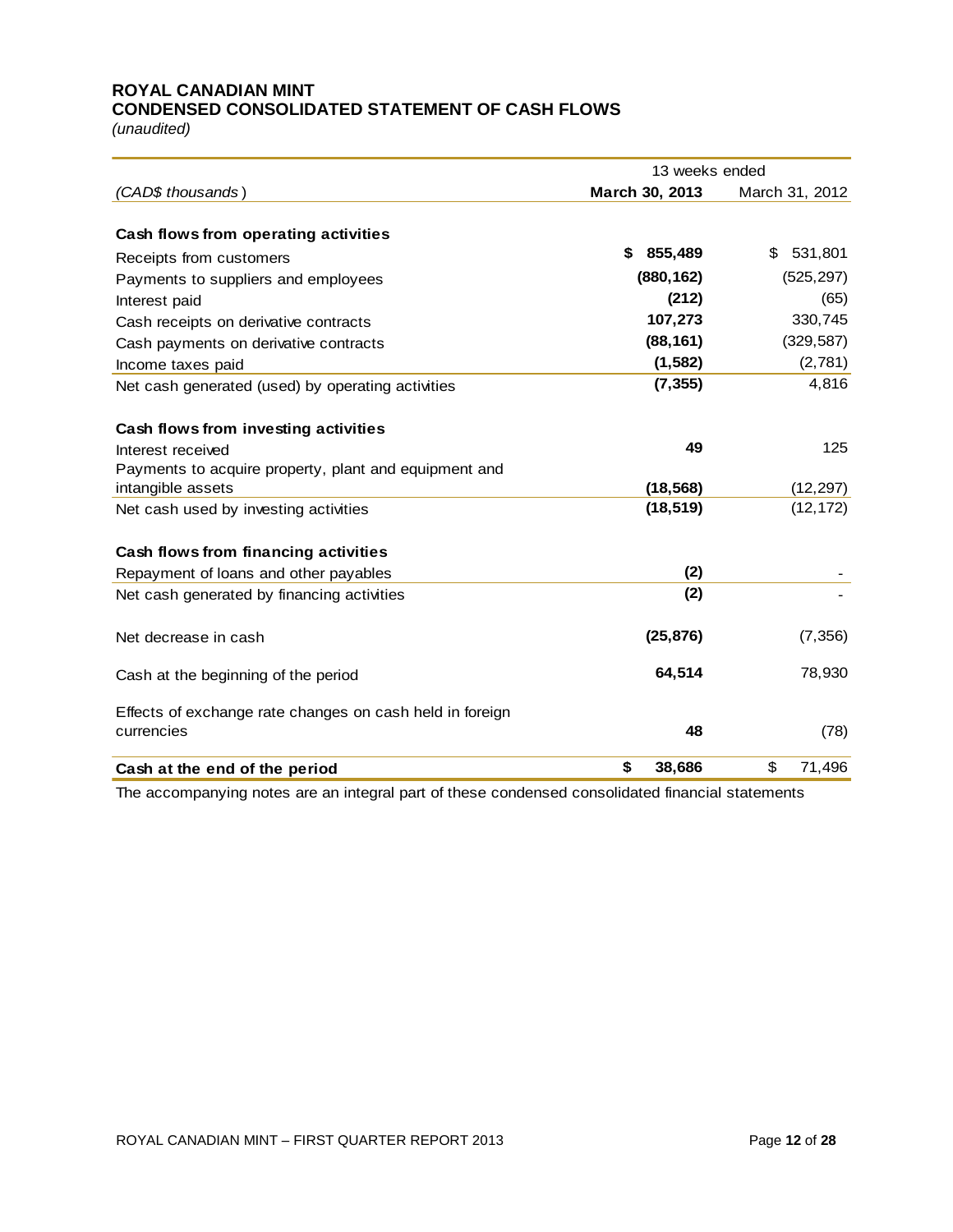# **1. NATURE AND DESCRIPTION OF THE CORPORATION**

The Royal Canadian Mint (the "Mint" or the "Corporation") was incorporated in 1969 by the *Royal Canadian Mint Act* to mint coins in anticipation of profit and carry out other related activities. The Mint is an agent corporation of Her Majesty named in Part II of Schedule III to the *Financial Administration Act*. It produces all of the circulation coins used in Canada and manages the support distribution system for the Government of Canada. The Mint is one of the world's foremost producers of circulation, collector and bullion investment coins for the domestic and international marketplace. It is also one of the largest gold refiners in the world. The addresses of its registered office and principal place of business are 320 Sussex Drive, Ottawa, Ontario, Canada, K1A 0G8 and 520 Lagimodière Blvd, Winnipeg, Manitoba, Canada, R2J 3E7.

In 2002, the Mint incorporated RCMH-MRCF Inc., a wholly-owned subsidiary. RCMH-MRCF Inc. has been operationally inactive since December 31, 2008.

The Corporation is a prescribed federal Crown corporation for tax purposes and is subject to federal income taxes under the *Income Tax Act*.

# **2. BASIS OF PRESENTATION**

## **2.1 Statement of Compliance**

These interim condensed consolidated financial statements have been prepared in accordance with *IAS 34 Interim Financial Reporting ("IAS 34")* of the International Financial Reporting Standards *("IFRS")* and the *Standard on Quarterly Financial Reports for Crown Corporations* issued by the Treasury Board of Canada. As permitted under this standard, these interim condensed consolidated financial statements do not include all of the disclosure requirements for annual consolidated financial statements, and should be read in conjunction with the Corporation's audited consolidated financial statements for its fiscal year ended December 31, 2012.

These interim condensed consolidated financial statements have not been audited or reviewed by an external auditor.

These interim condensed consolidated financial statements have been approved for public release by the Board of Directors of the Corporation on May 23, 2013.

## **2.2 Basis of presentation**

The interim condensed consolidated financial statements were prepared on the historical cost basis, except for derivative instruments which were measured at fair value and the defined benefit plan and other long-term benefits which were measured at the actuarial valuation amount. Historical cost is generally based on the fair value of the consideration given in exchange for assets.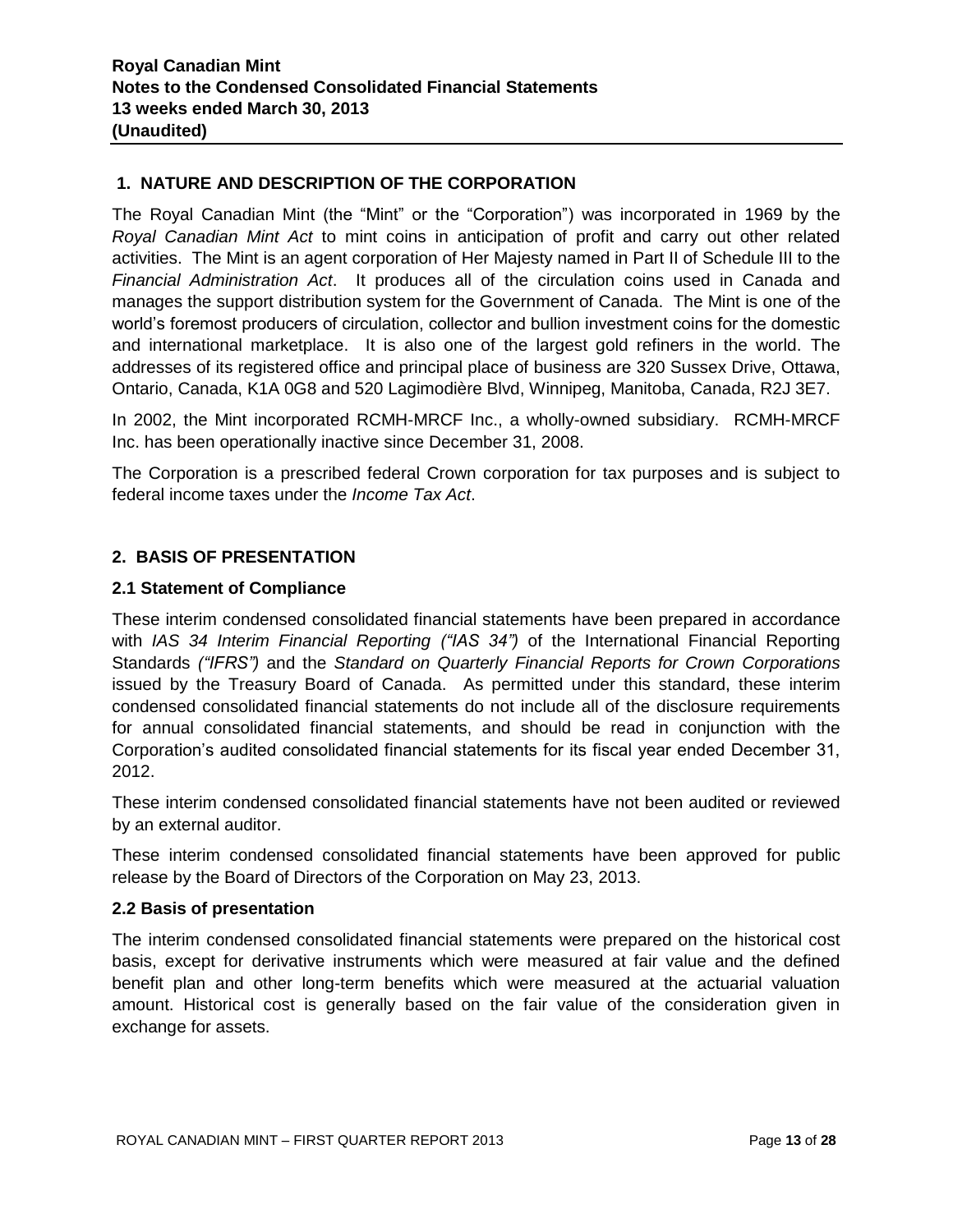# **Royal Canadian Mint Notes to the Condensed Consolidated Financial Statements 13 weeks ended March 30, 2013 (Unaudited)**

Although the Corporation's year end of December 31 matches the calendar year end, the Corporation's quarter end dates do not necessarily coincide with calendar year quarters; instead, each of the Corporation's quarters contains 13 weeks.

# **2.3 Consolidation**

The interim condensed consolidated financial statements incorporate the interim financial statements of the Corporation and its wholly-owned subsidiary. The subsidiary adopted IFRS at the same time as the Corporation and its accounting policies are in line with those used by the Corporation. All intercompany transactions, balances, income and expenses are eliminated in full on consolidation.

## **2.4 Functional and presentation currency**

Unless otherwise stated, all figures reported in the interim condensed consolidated financial statements and disclosures are reflected in thousands of Canadian dollars (CAD\$), which is the functional currency of the Corporation.

## **2.5 Significant accounting policies**

Significant accounting policies applied in these interim condensed consolidated financial statements are disclosed in note 2 of the Corporation's annual consolidated financial statements for the year ended December 31, 2012. The accounting policies have been applied consistently in the current and comparative periods.

## **2.6 Key sources of estimation uncertainty and critical accounting judgments**

The preparation of these interim condensed consolidated financial statements requires management to make critical judgements, estimates and assumptions that affect the reported amounts of assets and liabilities, disclosure of contingent assets and liabilities and the reported amounts of revenue and expenses during the reporting period.

In making critical judgements, estimates and using assumptions, management relies on external information and observable conditions where possible, supplemented by internal analysis as required. The judgements, estimates and associated assumptions are based on historical experience and other factors that are considered to be relevant. Actual results may differ significantly from the estimates and assumptions. The estimates and underlying assumptions are reviewed on an ongoing basis.

## **2.7 Prior period restatement**

As discussed in note 5 of the annual consolidated financial statements for the year ended December 31, 2012, there was a prior period adjustment affecting inventory and cost of goods sold. The opening retained earnings for the year ended December 31, 2012 was restated by \$1.4 million.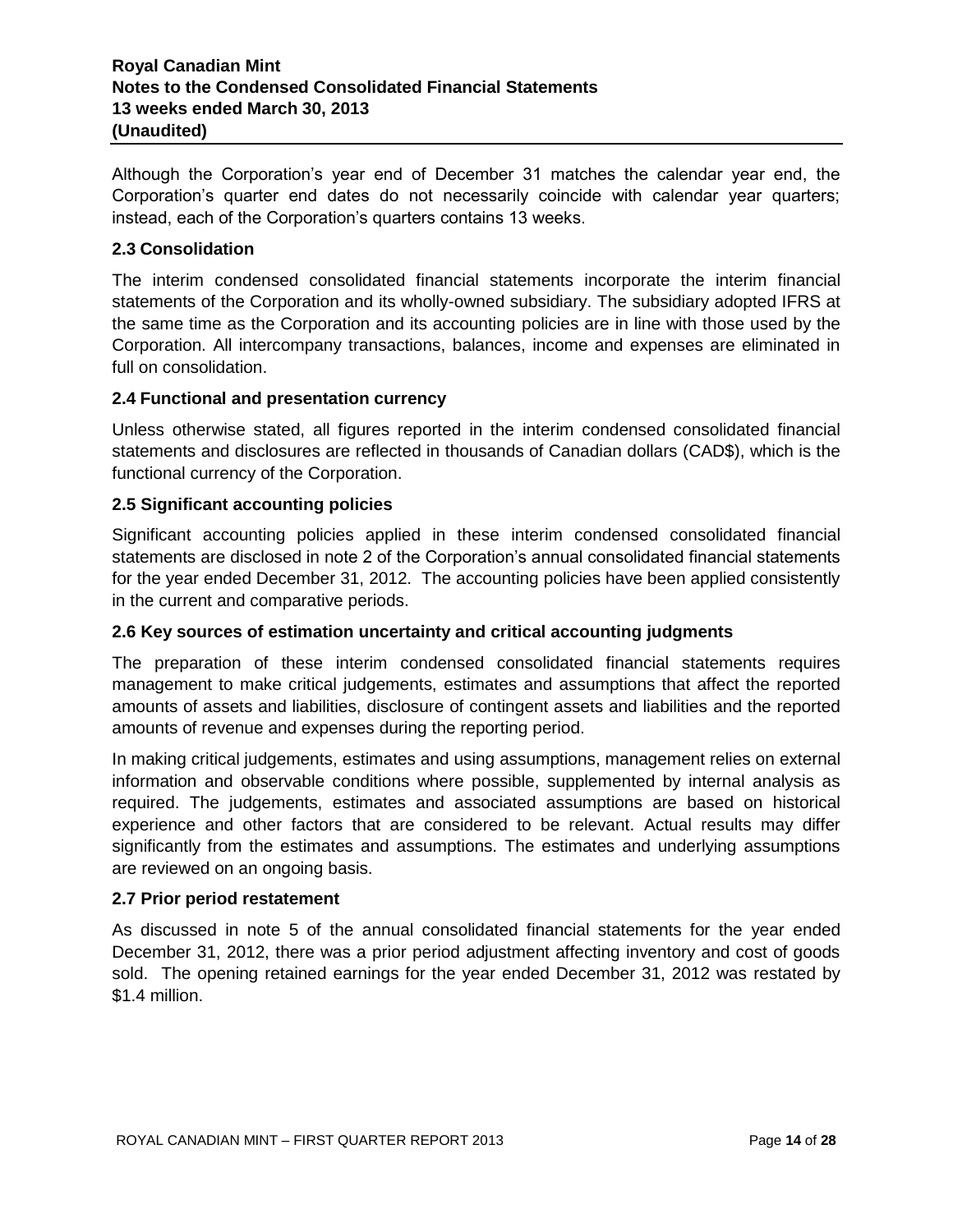# **3. FUTURE CHANGES IN ACCOUNTING POLICIES**

The Corporation has reviewed new and revised accounting pronouncements that have been issued but are not yet effective and determined that the following may have an impact on the Corporation's consolidated financial statements in future years.

# *IFRS 7 Financial Instruments: Disclosures ("IFRS 7")*

An amendment was released in December 2011 to IFRS 7 regarding requiring disclosures about the initial application of IFRS 9 with effective date on or after January 1, 2015 (or otherwise when IFRS 9 is first applied). The amendments are to be applied retrospectively. The adoption of these amendments is not expected to have a material impact on the Corporation's condensed consolidated financial statements.

# *IFRS 9 Financial Instruments ("IFRS 9")*

The mandatory application date of IFRS 9 was amended in December 2011. The Corporation will be required to retrospectively adopt IFRS 9 on January 1, 2015, which is the result of the IASB's project to replace IAS 39, "Financial Instruments: Recognition and Measurement". The new standard defines the classification, recognition, derecognition and measurement guidance for financial assets and financial liabilities. The adoption of this standard is not expected to have a material impact on the Corporation's condensed consolidated financial statements.

## **4. CASH**

|                   | As at                            |             |
|-------------------|----------------------------------|-------------|
| (CAD\$ thousands) | March 30, 2013 December 31, 2012 |             |
| Canadian dollars  | 34,640                           | 52,822<br>S |
| US dollars        | 2,761                            | 8,587       |
| Euros             | 1,285                            | 3,105       |
| Total cash        | 38,686                           | 64,514      |

In accordance with the construction contract for the Winnipeg plant expansion and the Builder's Lien Act of Manitoba, the Corporation is required to holdback 7.5% of progress billings. These amounts are restricted in nature and recorded as an asset and a liability. The restricted funds will be paid out upon certified completion of the subcontracts in accordance with the Builder's Lien Act of Manitoba during 2013. The total holdback cash account balance and related liability at March 30, 2013 was \$3.1 million (December 31, 2012 - \$2.3 million).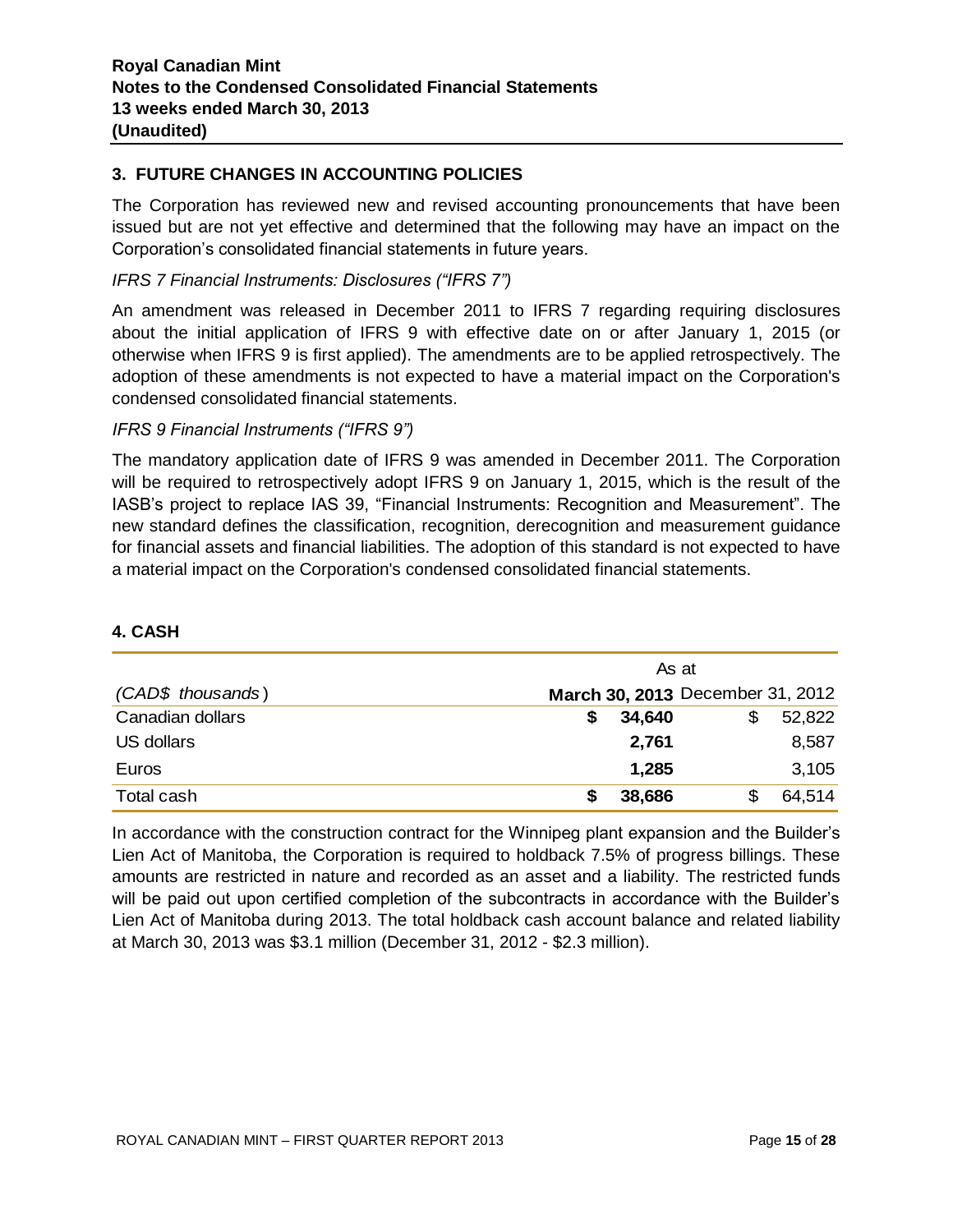## **5. ACCOUNTS RECEIVABLE**

|                                 | As at |        |                                  |        |  |
|---------------------------------|-------|--------|----------------------------------|--------|--|
| (CAD\$ thousands)               |       |        | March 30, 2013 December 31, 2012 |        |  |
| Trade receivables and accruals  | S     | 24,898 | \$                               | 24,086 |  |
| Allowance for doubtful accounts |       | (107)  |                                  | (110)  |  |
| Net trade receivables           |       | 24,791 |                                  | 23,976 |  |
| Other receivables               |       | 6,682  |                                  | 4,114  |  |
| Total accounts receivable       |       | 31,473 | S                                | 28,090 |  |

Accounts receivable by type of customer was as follows:

|                                                     | As at |        |                                  |        |
|-----------------------------------------------------|-------|--------|----------------------------------|--------|
| (CAD\$ thousands)                                   |       |        | March 30, 2013 December 31, 2012 |        |
| Consumers, dealers and others                       |       | 12,177 | \$                               | 9,402  |
| Governments (including governmental departments and |       | 9,901  |                                  | 11,544 |
| agencies)                                           |       |        |                                  |        |
| <b>Banking institutions</b>                         |       | 9,395  |                                  | 7,144  |
| Total accounts receivable                           |       | 31,473 |                                  | 28,090 |

# **6. INVENTORIES**

|                                                                 | As at                            |                           |
|-----------------------------------------------------------------|----------------------------------|---------------------------|
| (CAD\$ thousands)                                               | March 30, 2013 December 31, 2012 |                           |
| Raw materials and supplies<br>Work in process<br>Finished goods | 15,100<br>26,903<br>48,608       | 9,319<br>25,861<br>51,403 |
| <b>Total inventories</b>                                        | 90,611                           | 86,583                    |

The amount of inventories recognized as cost of goods sold for the 13 weeks ended March 30, 2013 is \$834 million (13 weeks ended March 31, 2012 - \$505 million).

The cost of inventories recognized as cost of goods sold for the 13 weeks ended March 30, 2013 includes \$0.4 million write-downs of inventory to net realisable value (13 weeks ended March 31, 2012 - \$0.8 million).

There is no pledged collateral in respect of inventory.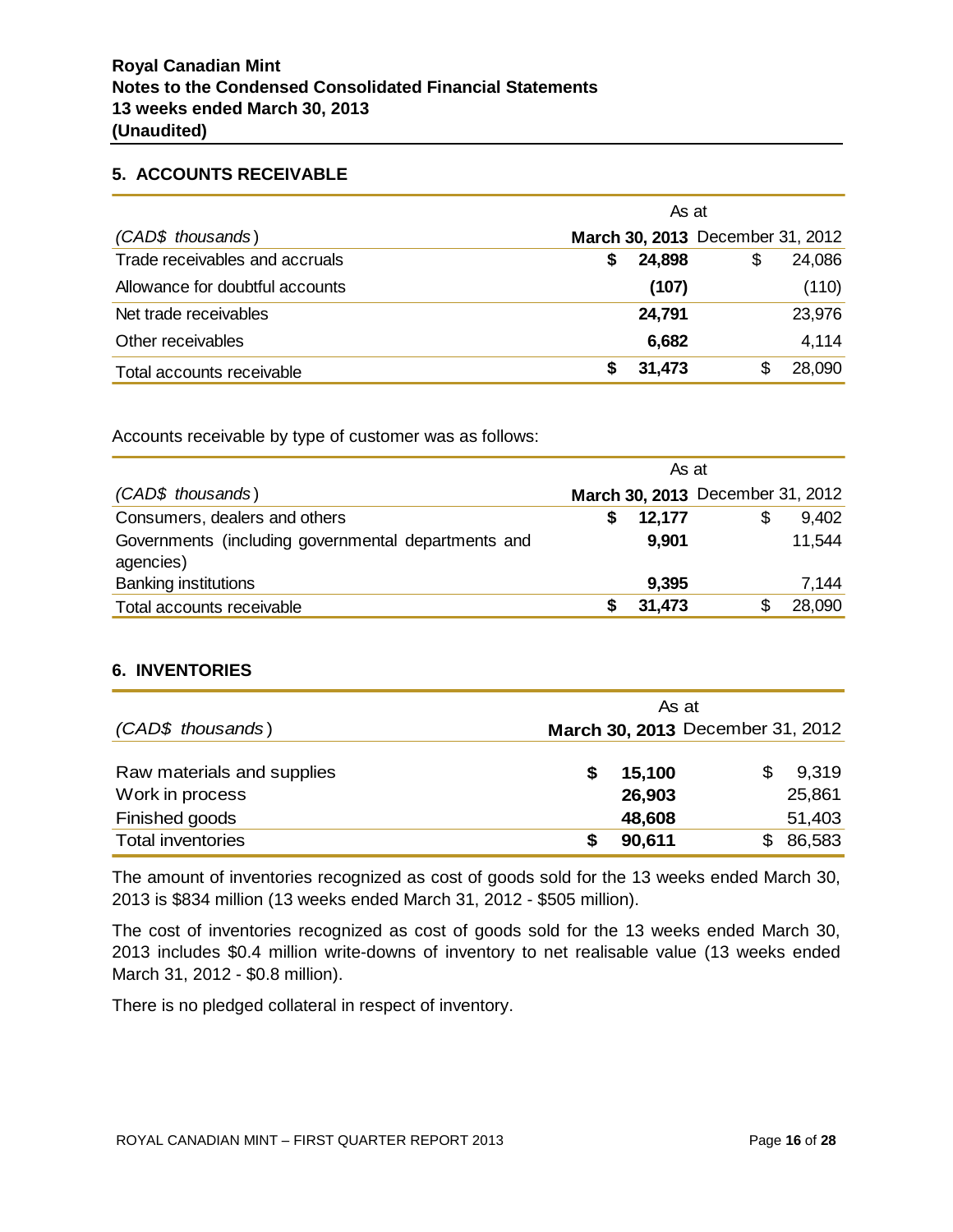# **7. FINANCIAL INSTRUMENTS AND FINANCIAL RISK MANAGEMENT**

## **7.1 Classification and valuation techniques of financial instruments**

The Corporation holds financial instruments in the form of cash, accounts receivable, derivative assets, accounts payable and accrued liabilities, loans payable and derivative liabilities.

The Corporation has estimated the fair values of its financial instruments as follows:

- i) The carrying amounts of cash, accounts receivable and accounts payable and accrued liabilities approximate their fair values as a result of the relatively short-term nature of these financial instruments.
- ii) The fair values of loans payables have been estimated based on a discounted cash flow approach using current market rates appropriate as at the respective date presented.
- iii) The fair values of the Corporation's foreign currency forward contracts, commodity swap and forward contracts and other derivative instruments are based on estimated credit-adjusted forward market prices. The Corporation takes counterparty risk and its own risk into consideration for the fair value of financial instruments.

## **7.2 Financial risk management objectives and framework**

The Corporation is exposed to credit risk, liquidity risk and market risk from its use of financial instruments.

The Board of Directors has overall responsibility for the establishment and oversight of the Corporation's risk management framework. The Audit Committee assists the Board of Directors and is responsible for review, approval and monitoring the Corporation's risk management policies including the development of an Enterprise Risk Management program which involves establishing corporate risk tolerance, identifying and measuring the impact of various risks, and developing risk management action plans to mitigate risks that exceed corporate risk tolerance. The Audit Committee reports regularly to the Board of Directors on its activities.

## **7.2.1 Credit risk management**

Credit risk is the risk of financial loss to the Corporation if a customer or counterparty to a financial instrument fails to meet its contractual obligations, and arises principally from the Corporation's receivables from customers, cash and derivative instruments. The Corporation has adopted a policy of only dealing with creditworthy counterparties as a means of mitigating the risk of financial loss from defaults. The Corporation's exposure and the credit ratings of its counterparties are continuously monitored.

The carrying amount of financial assets recorded in the interim condensed consolidated financial statements represents the maximum credit exposure.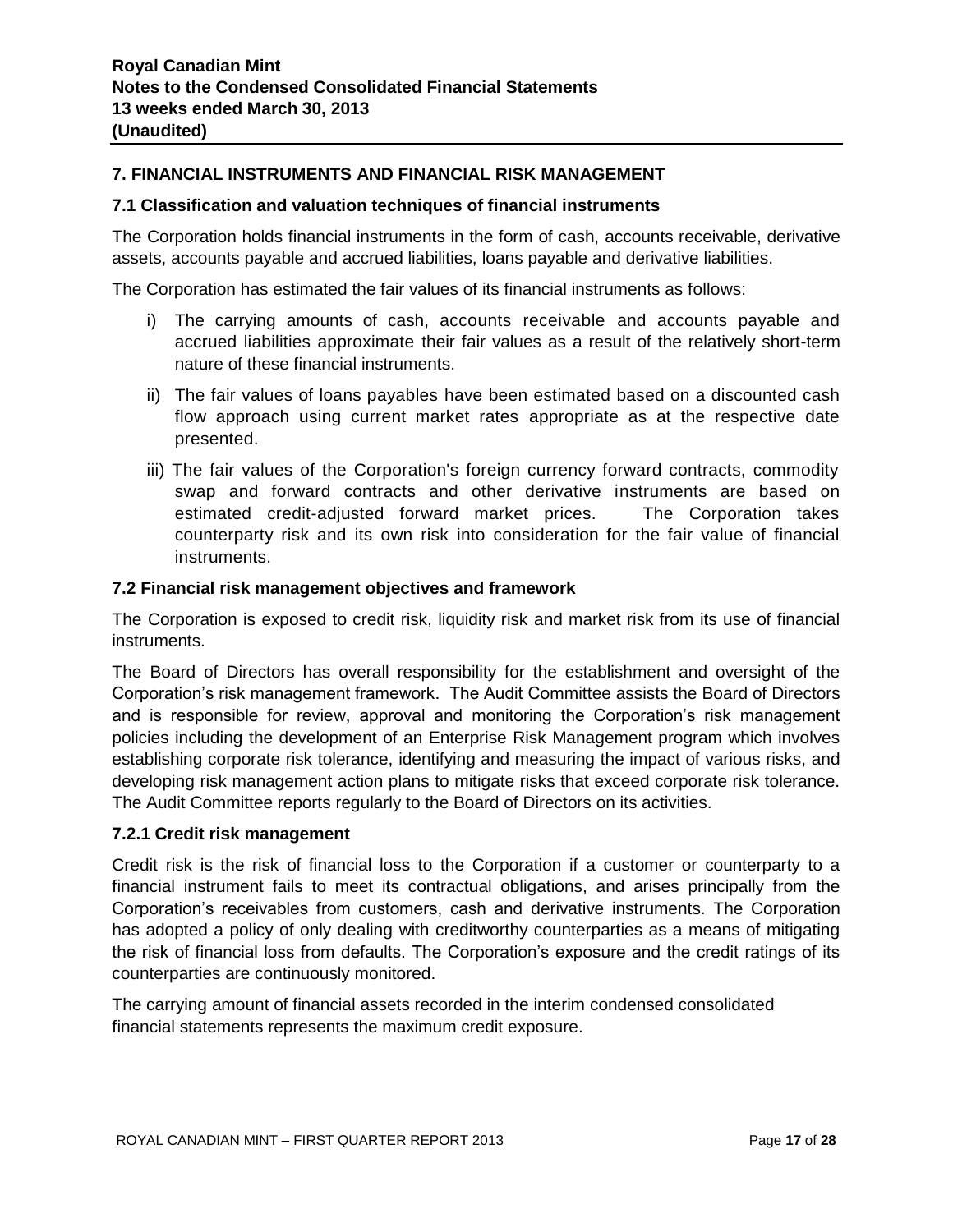# **7.2.2 Liquidity risk**

Liquidity risk is the risk that the Corporation will not be able to meet its financial obligations as they fall due. The Corporation manages liquidity risk by continuously monitoring actual and forecasted cash flows to ensure, as far as possible, that it will always have sufficient liquidity to meet its liabilities when due, under both normal and stressed conditions, without incurring unacceptable losses or risking damage to the Corporation's reputation.

## **7.2.3 Market risk**

Market risk is the risk that changes in market prices, such as foreign exchange rates, interest rates or commodity price changes will affect the Corporation's income or the fair value of its financial instruments.

The Corporation uses derivative instruments, such as foreign currency forward contracts, interest rate exchange agreements and commodity swap and forward contracts to manage the Corporation's exposure to fluctuations in cash flows resulting from foreign exchange risk, interest rate risk and commodity price risk. The Corporation buys and sells derivatives in the ordinary course of business and all such transactions are carried out within the guidelines set out in established policies. The Corporation's policy is not to enter into derivative instruments for trading or speculative purposes.

## **Foreign exchange risk**

The Corporation is exposed to foreign exchange risk on sales and purchase transactions that are denominated in foreign currencies primarily including US dollars, Euros, and Pound Sterling. The Corporation manages its exposure to exchange rate fluctuations between the foreign currency and the Canadian dollar by entering into foreign currency forward contracts and by applying hedge accounting to certain qualifying contracts to minimize the volatility to profit or loss. The Corporation also uses such contracts in the process of managing its overall cash requirements.

## **Interest rate risk**

Financial assets and financial liabilities with variable interest rates expose the Corporation to cash flow interest rate risk. There is no interest rate risk related to cash as there are no shortterm investments as at the dates presented. The Corporation's Bankers Acceptance interest rate swap loan instruments expose the Corporation to cash flow interest rate risk. The Corporation has hedged 100% of the exposure to fluctuations in interest rates related to these instruments by entering into corresponding interest rate swaps, where the Corporation pays a fixed interest rate in exchange for receiving a floating interest rate. The interest rate swaps are designated as hedging instruments under the cash flow hedge accounting model.

Financial assets and financial liabilities that bear interest at fixed rates are subject to fair value interest rate risk. The Corporation does not account for its fixed rate debt instruments as held for trading; therefore, a change in interest rates at the reporting date would not affect profit or loss with respect to these fixed rate instruments. The Corporation's interest rate swaps expose the Corporation to fair value interest rate risk.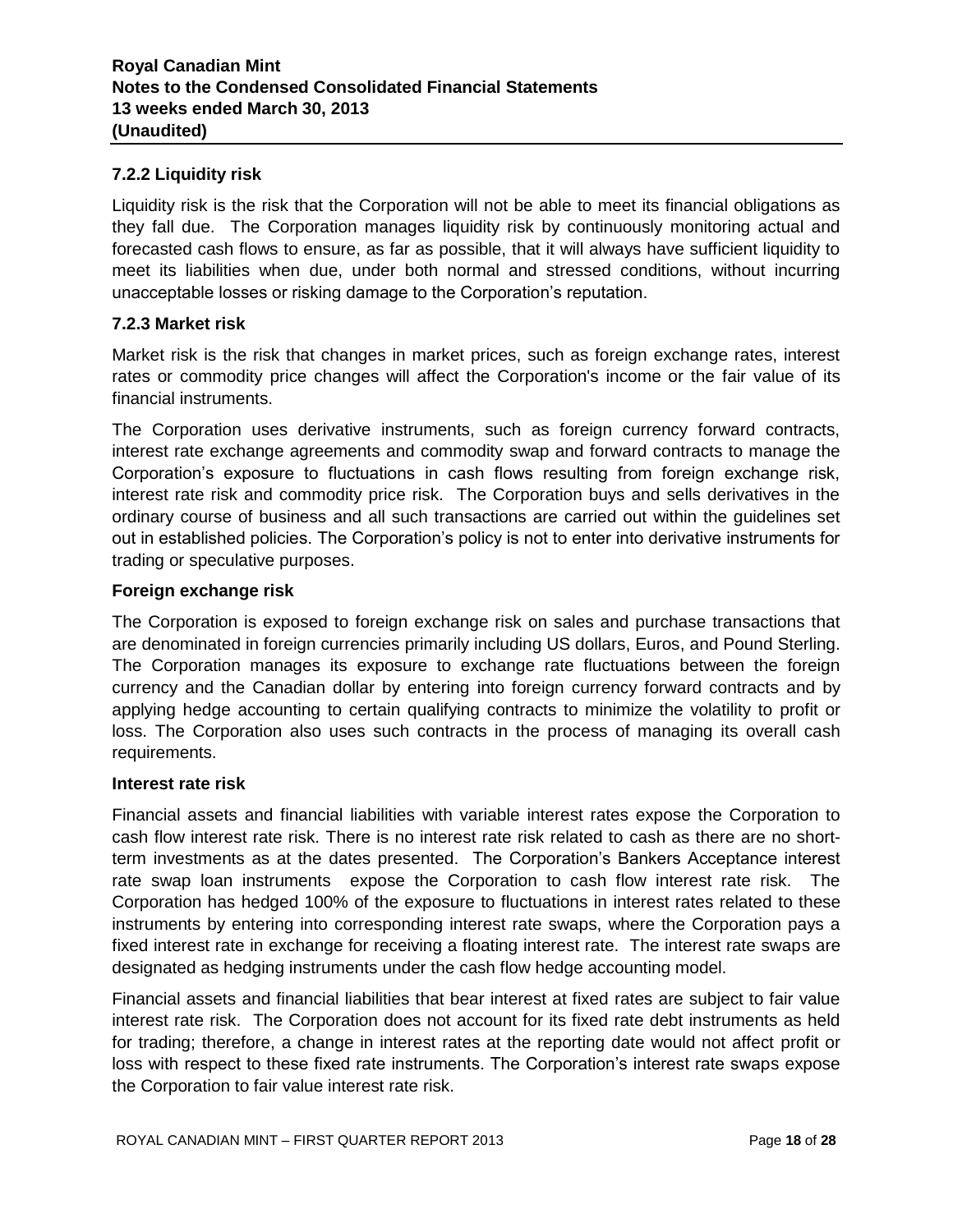## **Commodity price risk**

The Corporation is exposed to commodity price risk on its purchase and sale of precious metals including gold, silver, platinum and palladium and base metals including nickel, copper and steel.

The Corporation is not exposed to precious metal price risk related to the bullion sales program because the purchase and sale of precious metals used in this program are completed on the same date, using the same price basis in the same currency.

The Corporation manages its exposure to commodity price fluctuations by entering into sales or purchase commitments that fix the future price or by entering into commodity swap and forward contracts that fix the future commodity price and by applying hedge accounting to these contracts to minimize the volatility to profit or loss.

Derivatives designated as a hedge of an anticipated or forecasted transaction are accounted for as cash flow hedges. The Corporation applies the normal purchases classification to certain contracts that are entered into for the purpose of procuring commodities to be used in production.

Therefore the impact of commodity price risk fluctuation on the condensed consolidated financial statements is not significant because the Corporation's un-hedged commodity price risk is not significant.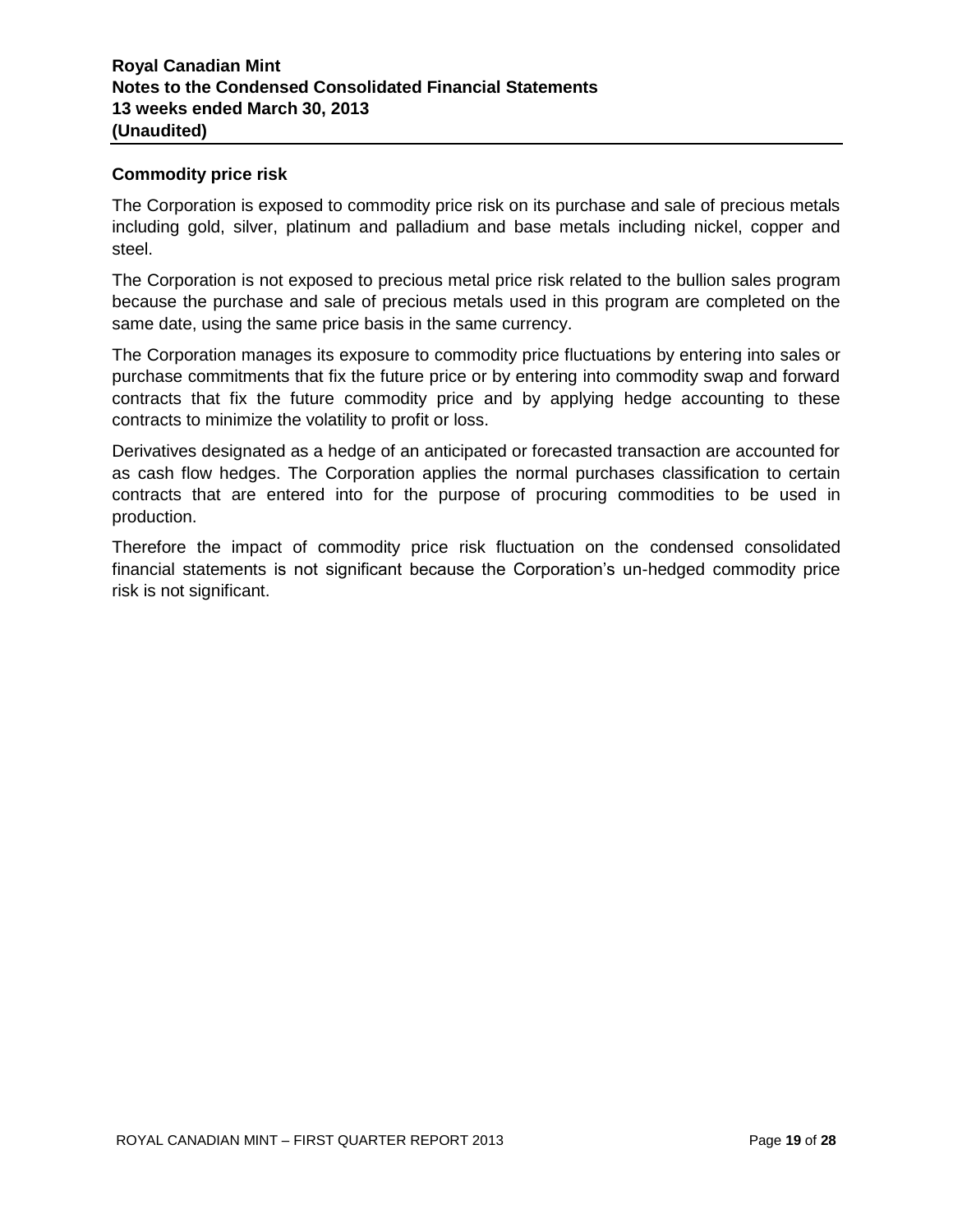# **7.3 Fair value measurements recognized in the condensed consolidated statement of financial position**

The table below analyzes financial instruments carried at fair value, by valuation method. All the derivatives the Corporation has are classified as level 2 financial instruments. The different levels have been defined as follows:

- Level 1: quoted prices (unadjusted) in active markets for identical assets or liabilities
- Level 2: inputs other than quoted prices included within Level 1 that are observable for the asset or liability, either directly (i.e., as prices) or indirectly (i.e., derived from prices)
- Level 3: inputs for the asset or liability that are not based on observable market data (unobservable inputs)

|                                         | As at |                                  |    |       |  |
|-----------------------------------------|-------|----------------------------------|----|-------|--|
| (CAD\$ thousands)                       |       | March 30, 2013 December 31, 2012 |    |       |  |
| <b>Derivative financial assets</b>      |       |                                  |    |       |  |
| Foreign currency forwards               | \$    | 1,043                            | \$ | 2,561 |  |
| Commodity swaps                         |       | 190                              |    | 428   |  |
| Interest rate swaps                     |       | 12                               |    |       |  |
|                                         | \$    | 1,245                            | \$ | 2,989 |  |
| <b>Derivative financial liabilities</b> |       |                                  |    |       |  |
| Foreign currency forwards               | \$    | 1,101                            | \$ | 1,486 |  |
| Commodity swaps                         |       | 399                              |    | 304   |  |
| Interest rate swaps                     |       | 264                              |    | 295   |  |
|                                         | \$    | 1,764                            | \$ | 2,085 |  |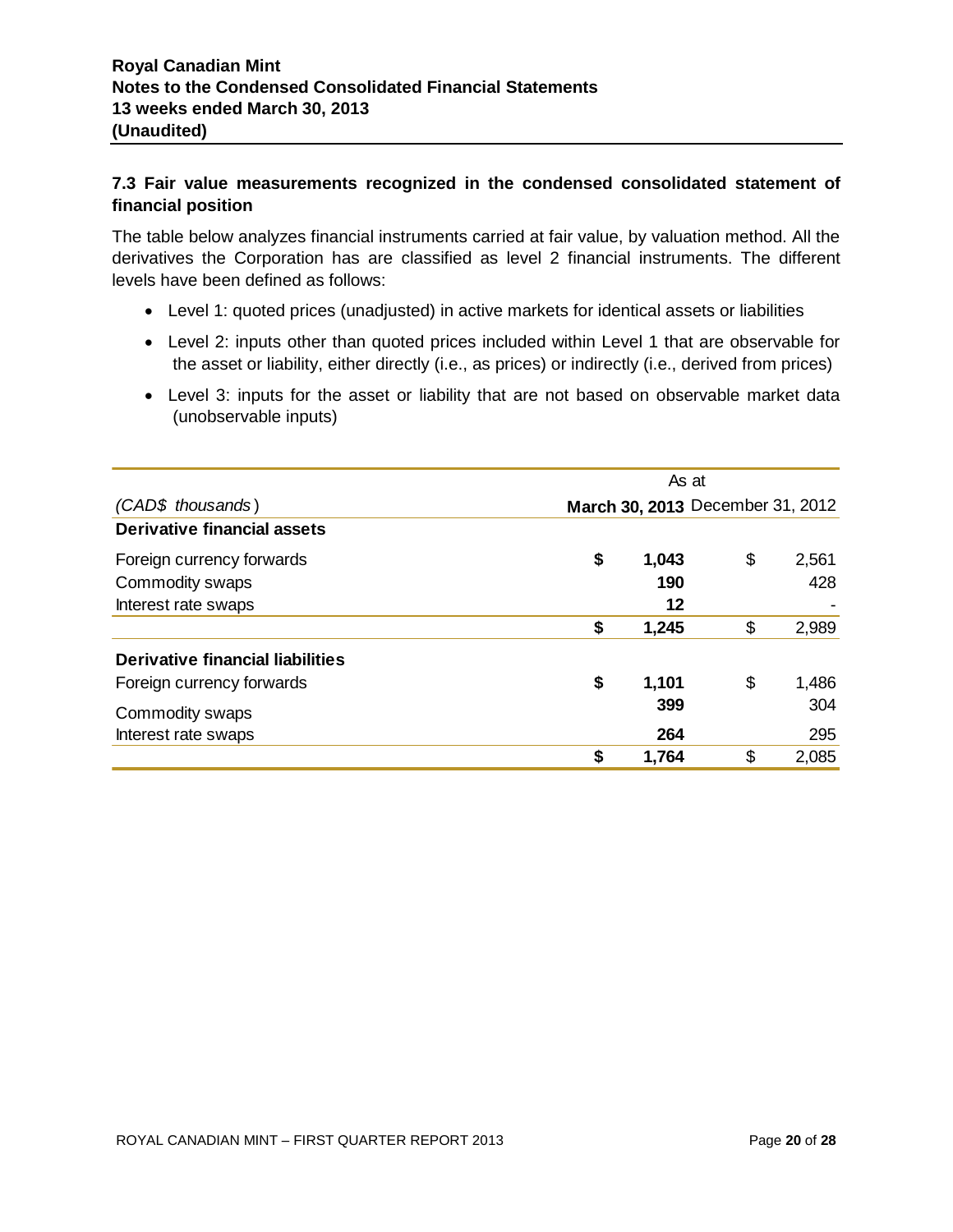# **8. CAPITAL ASSETS**

## **8.1 Property, plant and equipment**

The composition of the net book value of the Corporation's property, plant and equipment, is presented in the following tables:

|                               | As at          |                   |
|-------------------------------|----------------|-------------------|
| (CAD\$ thousands)             | March 30, 2013 | December 31, 2012 |
|                               |                |                   |
| Cost                          | \$<br>366,580  | \$<br>349,214     |
| Accumulated depreciation      | (140, 835)     | (137, 323)        |
| Net book value                | 225,745<br>\$  | \$<br>211,891     |
| Net book value by asset class |                |                   |
| Land and land improvements    | \$<br>3,163    | \$<br>3,170       |
| <b>Buildings</b>              | 70,727         | 69,986            |
| Plant and equipment           | 81,161         | 83,398            |
| In process capital projects   | 70,694         | 55,337            |
| Net book value                | \$<br>225,745  | \$<br>211,891     |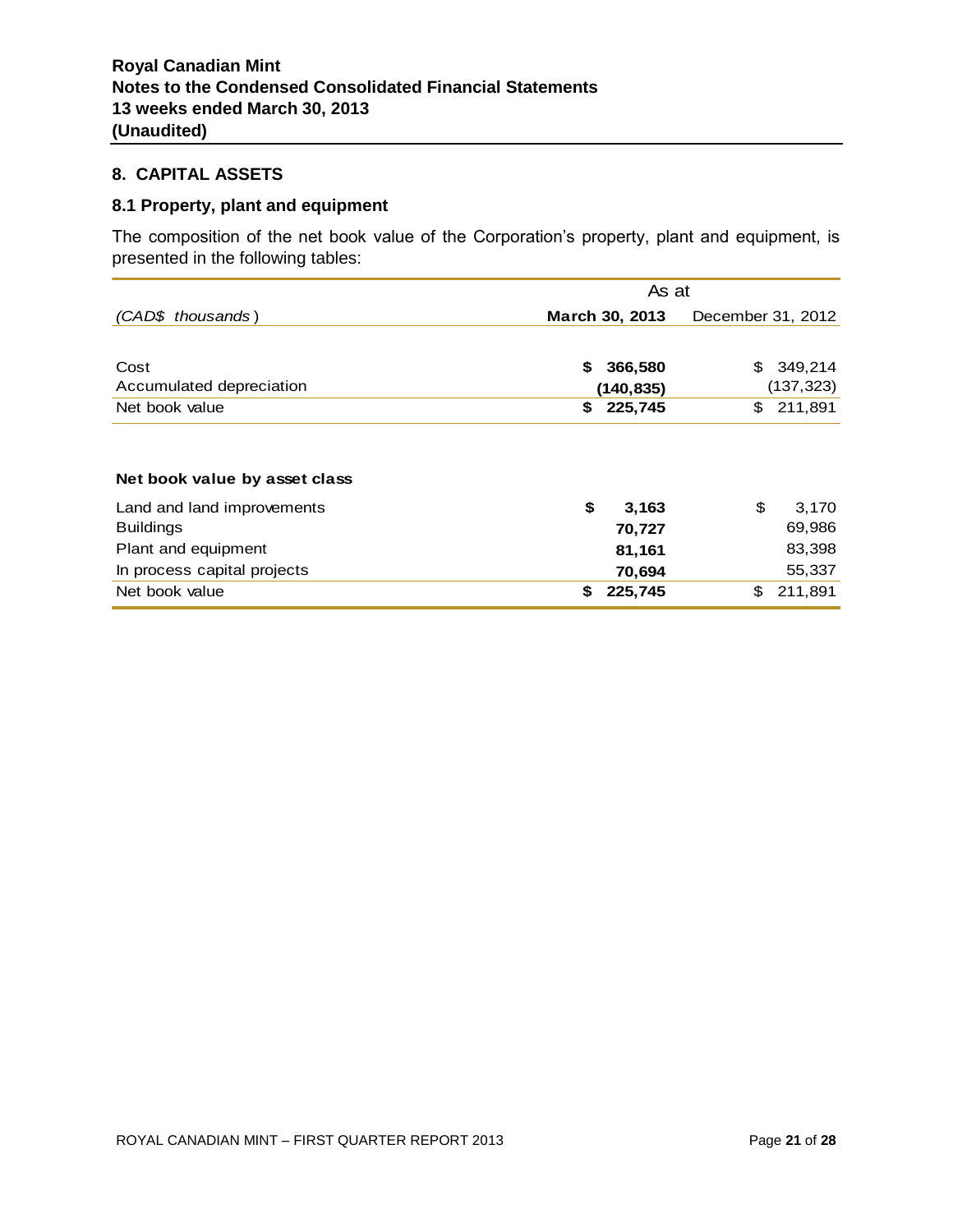# **Royal Canadian Mint Notes to the Condensed Consolidated Financial Statements 13 weeks ended March 30, 2013 (Unaudited)**

Reconciliation of the opening and closing balances of property, plant and equipment for March 30, 2013:

|                                  | Land and land |                  | <b>Plant and</b> | Capital<br>projects in |               |
|----------------------------------|---------------|------------------|------------------|------------------------|---------------|
| (CAD\$ thousands)                | improvements  | <b>Buildings</b> | equipment        | process                | <b>Total</b>  |
| Cost                             |               |                  |                  |                        |               |
| Balance at December 31, 2011     | \$<br>4,094   | \$<br>70,660     | \$<br>195,639    | \$<br>17,052           | \$<br>287,445 |
| Additions                        |               | 3.454            | 10.100           | 51.283                 | 64,837        |
| <b>Transfers</b>                 |               | 4.094            | 8,904            | (12,998)               |               |
| Disposals                        |               | (84)             | (2,984)          |                        | (3,068)       |
| Balance at December 31, 2012     | 4.094         | 78,124           | 211,659          | 55,337                 | 349,214       |
| <b>Additions</b>                 |               | 298              |                  | 17,088                 | 17,386        |
| <b>Transfers</b>                 |               | 1,217            | 514              | (1,731)                |               |
| <b>Disposals</b>                 |               |                  | (20)             |                        | (20)          |
| Balance at March 30, 2013        | \$<br>4,094   | \$<br>79,639     | \$<br>212,153    | \$<br>70,694           | \$<br>366,580 |
|                                  |               |                  |                  |                        |               |
| <b>Accumulated depreciation</b>  |               |                  |                  |                        |               |
| Balance at December 31, 2011     | \$<br>903     | \$<br>5.221      | \$<br>119,857    |                        | \$<br>125,981 |
| Depreciation                     | 21            | 2,917            | 10,407           |                        | 13,345        |
| Disposals                        |               |                  | (2,003)          |                        | (2,003)       |
| Balance at December 31, 2012     | 924           | 8,138            | 128,261          | ٠                      | 137,323       |
| <b>Depreciation</b>              | 7             | 774              | 2,731            |                        | 3,512         |
| <b>Disposals</b>                 |               |                  |                  |                        |               |
| Balance at March 30, 2013        | \$<br>931     | \$<br>8,912      | \$<br>130,992    | $\blacksquare$         | \$<br>140,835 |
| Net book value at March 30, 2013 | \$<br>3,163   | \$<br>70,727     | \$<br>81,161     | \$<br>70,694           | \$<br>225,745 |

No indicators of impairment were found for property, plant and equipment as at March 30, 2013. No asset is pledged as security for borrowings as at March 30, 2013.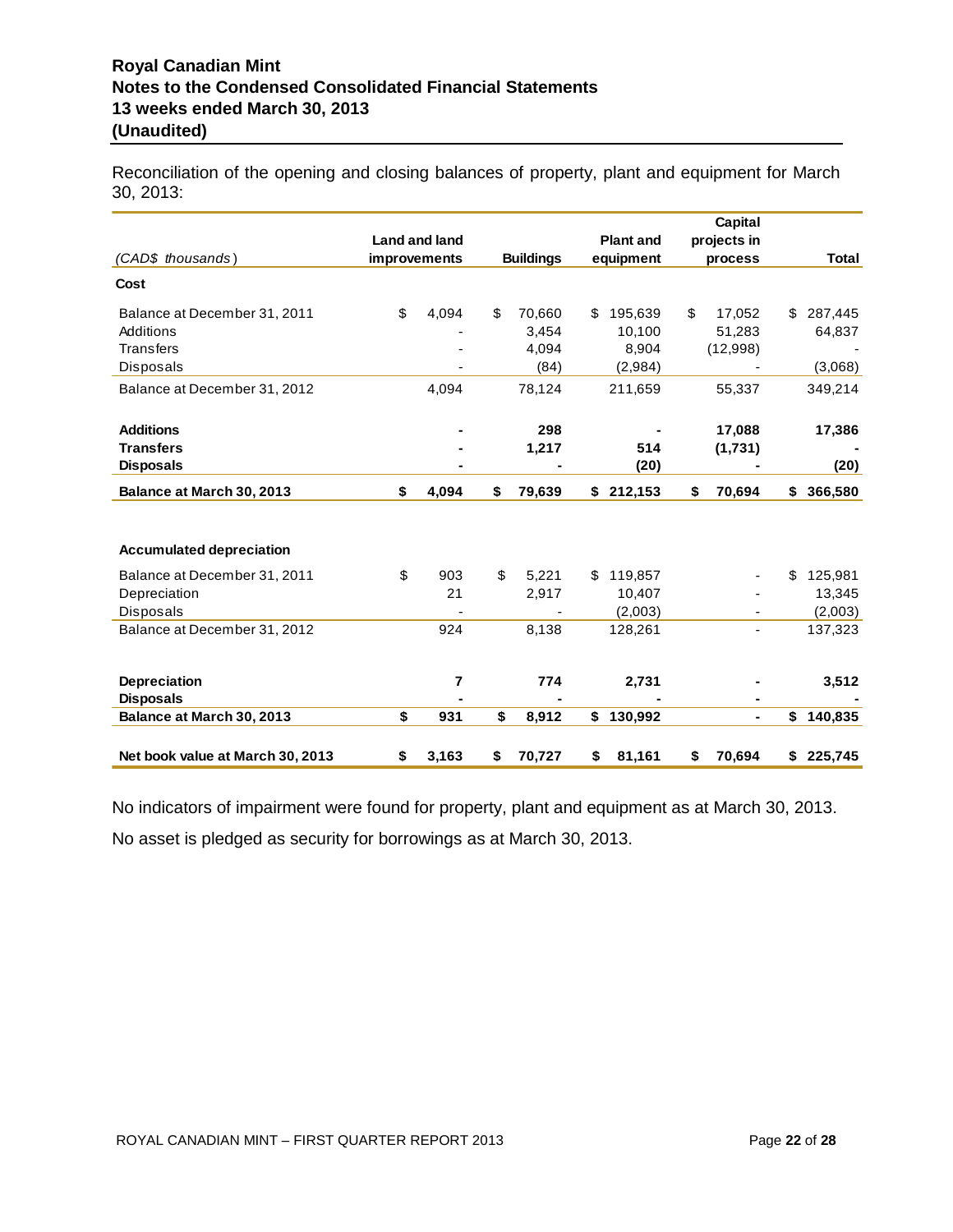## **8.2 Intangible assets**

The Corporation's intangible assets contain mainly software for internal use or for providing services to customers.

Reconciliation of the opening and closing balances of intangibles for March 30, 2013:

|                                     | <b>Capital projects</b> |                 |    |                |              |
|-------------------------------------|-------------------------|-----------------|----|----------------|--------------|
| (CAD\$ thousands)                   |                         | <b>Software</b> |    | in process     | Total        |
| Cost                                |                         |                 |    |                |              |
| Balance at December 31, 2011        | $\mathfrak{L}$          | 21,017          | \$ | 3,150          | \$<br>24,167 |
| Additions                           |                         | 267             |    | 6,397          | 6,664        |
| <b>Transfers</b>                    |                         | 202             |    | (202)          |              |
| Balance at December 31, 2012        |                         | 21,486          |    | 9,345          | 30,831       |
| <b>Additions</b>                    |                         | 267             |    | 935            | 1,202        |
| <b>Transfers</b>                    |                         | 157             |    | (157)          |              |
| Balance at March 30, 2013           | \$                      | 21,910          | \$ | 10,123         | \$<br>32,033 |
| <b>Accumulated amortization</b>     |                         |                 |    |                |              |
| Balance at December 31, 2011        | \$                      | 16,653          |    |                | \$<br>16,653 |
| Depreciation                        |                         | 2,293           |    |                | 2,293        |
| Balance at December 31, 2012        |                         | 18,946          |    |                | 18,946       |
| Amortization                        |                         | 412             |    |                | 412          |
| Balance at March 30, 2013           |                         | 19,358          |    | $\blacksquare$ | 19,358       |
| Net book value at March 30, 2013    | \$                      | 2,552           | \$ | 10,123         | \$<br>12,675 |
| Net book value at December 31, 2012 | \$                      | 2,540           | \$ | 9,345          | \$<br>11,885 |

No indicators of impairment were found for intangible assets as at March 30, 2013.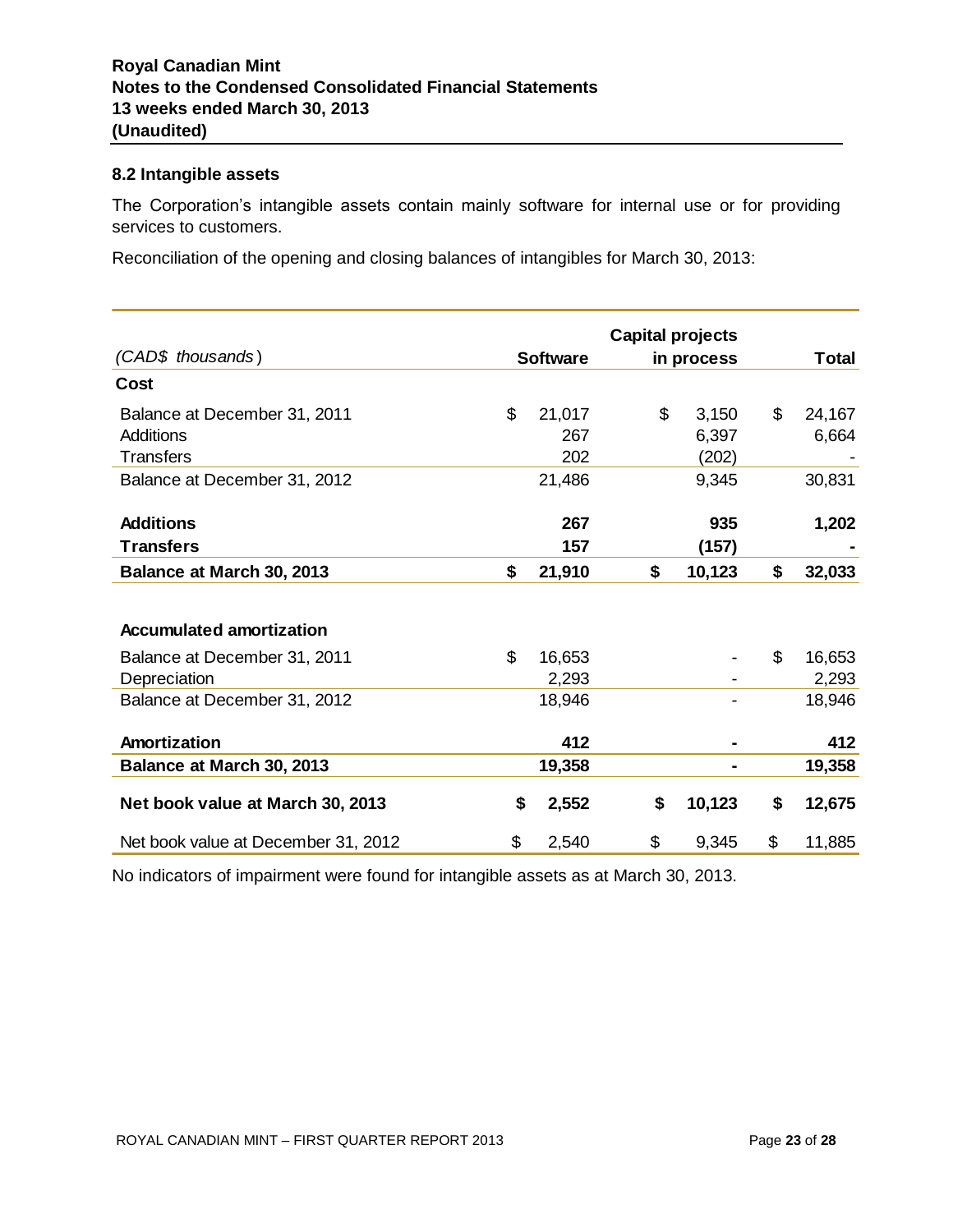## **9. EMPLOYEE BENEFITS**

## **9.1 Pension benefits**

Substantially all of the employees of the Corporation are covered by the Public Service Pension plan (the "Plan"), a contributory defined benefit plan established through legislation and sponsored by the Government of Canada. Contributions are required by both the employees and the Corporation. The President of the Treasury Board of Canada sets the required employer contributions based on a multiple of the employees' required contribution. Total contributions of \$2.4 million were recognized as an expense in the 13 weeks ended March 30, 2013 (13 weeks ended March 31, 2012 - \$2.6 million).

## **9.2 Other post-employment benefits**

The Corporation provides severance benefits to its employees and also provides supplementary retirement benefits including post-retirement benefits and post retirement insurance benefits to certain employees. The benefits are accrued as the employees render the services necessary to earn them. These benefits plans are unfunded and thus have no assets, resulting in a plan deficit equal to the accrued benefit obligation.

There were no settlement losses recognized in the 13 weeks ended March 30, 2013 or March 31, 2012. There were no past service costs or curtailments in the 13 weeks ended March 30, 2013 or March 31, 2012.

## **9.3 Other long-term employee benefits**

The Corporation's other long-term benefits include benefits for employees in receipt of long-term disability benefits, sick leave and special leave benefits and worker's compensation benefits. These benefits plans are unfunded and thus have no assets, resulting in a plan deficit equal to the accrued benefit obligation.

#### **10. REVENUE**

|                                        | 13 weeks ended |                |  |  |
|----------------------------------------|----------------|----------------|--|--|
| (CAD\$ thousands)                      | March 30, 2013 | March 31, 2012 |  |  |
| Revenue from the sale of goods         | 859,947<br>S.  | \$538,660      |  |  |
| Revenue from the rendering of services | 3,607          | 4,033          |  |  |
| <b>Total Revenue</b>                   | 863,554<br>S.  | \$542,693      |  |  |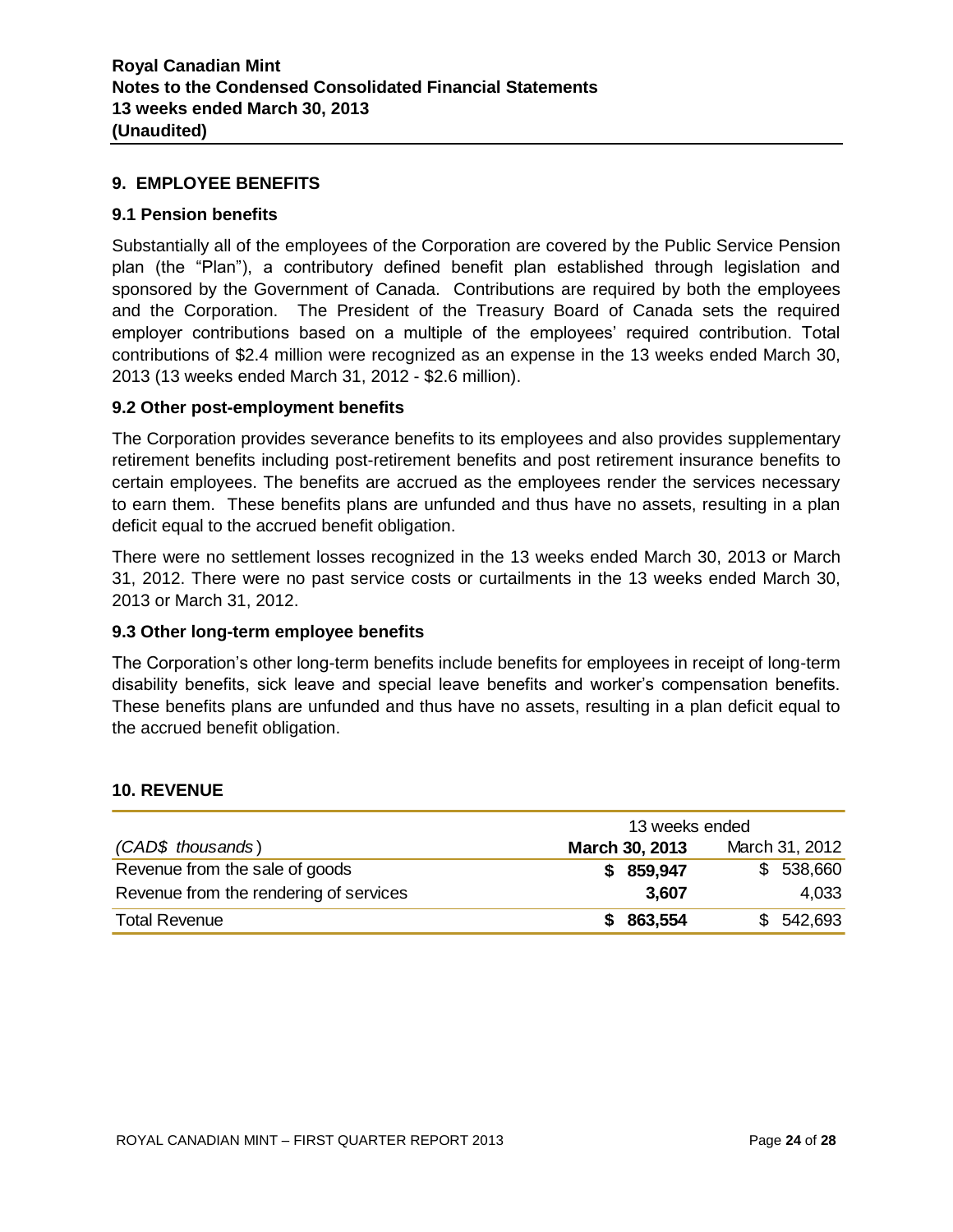# **11. DEPRECIATION AND AMORTIZATION EXPENSES**

|                                               | 13 weeks ended |                |  |  |
|-----------------------------------------------|----------------|----------------|--|--|
| (CAD\$ thousands)                             | March 30, 2013 | March 31, 2012 |  |  |
| Depreciation of property, plant and equipment | 3.512          | 3,166          |  |  |
| Amortization of intangible assets             | 412            | 716.           |  |  |
| Total depreciation and amortization expenses  | 3.924          | 3,882          |  |  |

Depreciation and amortization expenses were allocated to other operating expenses as follows:

|                                              | 13 weeks ended |                |  |  |
|----------------------------------------------|----------------|----------------|--|--|
| (CAD\$ thousands)                            | March 30, 2013 | March 31, 2012 |  |  |
| Cost of goods sold                           | 2,849          | 2,696          |  |  |
| Marketing and Sales expenses                 | 430            | 474            |  |  |
| Administration expenses                      | 645            | 712.           |  |  |
| Total depreciation and amortization expenses | 3,924          | 3,882          |  |  |

# **12. SCIENTIFIC RESEARCH AND EXPERIMENTAL DEVELOPMENT EXPENSES, NET**

|                                            | 13 weeks ended |                |  |  |
|--------------------------------------------|----------------|----------------|--|--|
| (CAD\$ thousands)                          | March 30, 2013 | March 31, 2012 |  |  |
| Research and development expenses          | 1.918          | 1,856          |  |  |
| Scientific research and development credit | (375)          | (150)          |  |  |
| Research and development expenses, net     | 1,543          | 1,706          |  |  |

The net expenses of research and development are included in the administration expenses in the condensed consolidated statement of comprehensive income.

# **13. RELATED PARTY TRANSACTIONS**

The Corporation is related in terms of common ownership to all Government of Canada owned entities. The Corporation enters into transactions with these entities in the normal course of business, under the same terms and conditions that apply to unrelated parties. In accordance with disclosure exemption regarding "government related entities", the Corporation is exempt from certain disclosure requirements of IAS 24 relating to its transactions and outstanding balances with:

- a government that has control, joint control or significant influence over the reporting entity; and
- another entity that is a related party because the same government has control, joint control or significant influence over both the reporting entity and the other entity.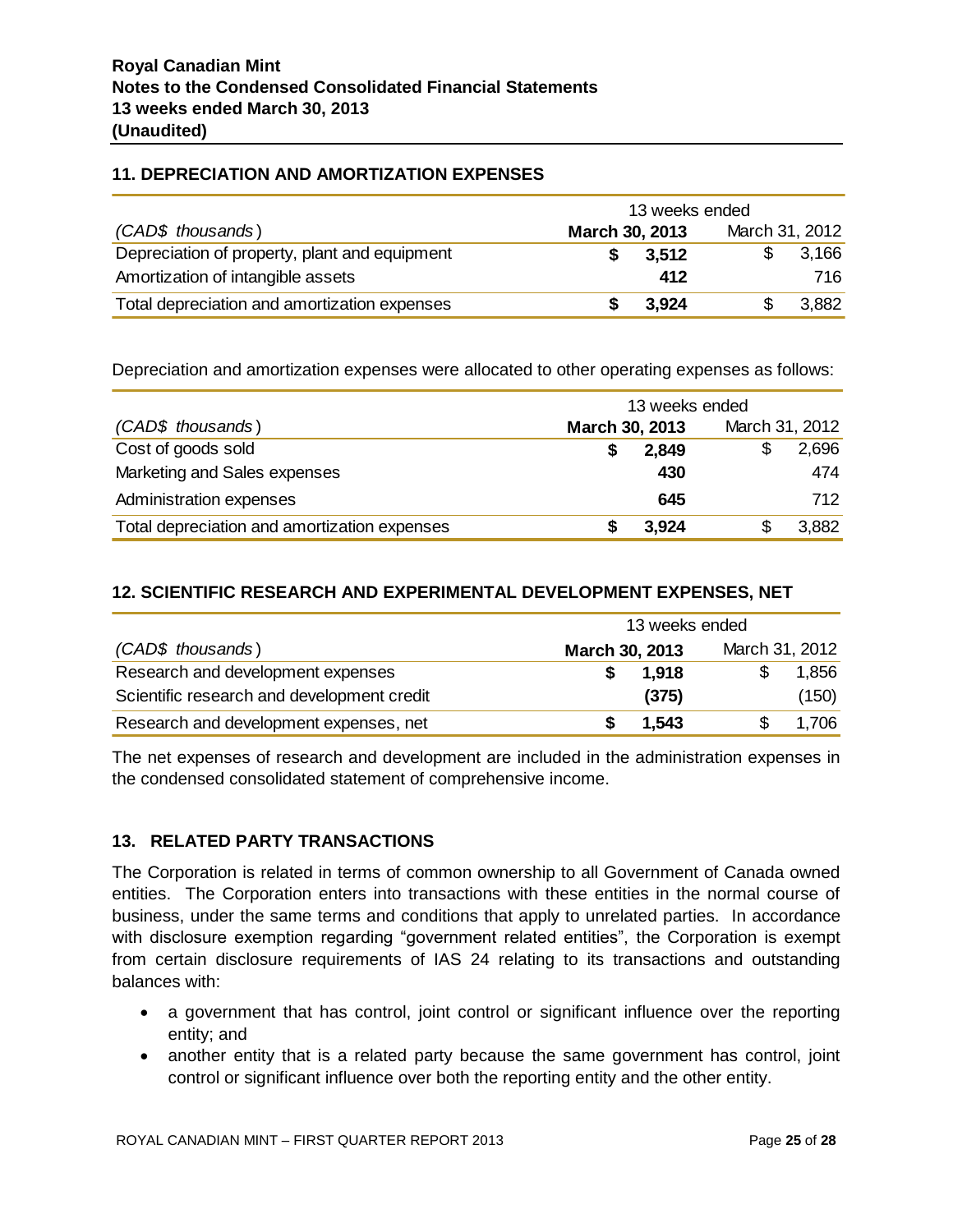Based on this exemption, as the Corporation has not entered into any transactions with these related parties which are considered to be individually or collectively significant, the Corporation has not disclosed any details of its transactions with:

- The Government of Canada, and departments thereof
- All federal Crown corporations

Transactions with the Department of Finance ("DOF") related to the production, management and delivery of Canadian circulation coins are negotiated and measured at fair value under a three year Memorandum of Understanding, where pricing is agreed annually in the normal course of operations.

The revenues related to the transactions with Department of Finance are as follows:

| 13 weeks ended        |                |  |  |
|-----------------------|----------------|--|--|
| <b>March 30, 2013</b> | March 31, 2012 |  |  |
| 22,410<br>S.          | 29,883         |  |  |
|                       |                |  |  |

Due to the retrospective application of IAS 16 at the date of transition to IFRS on January 1<sup>st</sup>, 2010, depreciation expenses that had been charged under Canadian GAAP to the Department of Finance at a rate in excess of actual depreciation expenses incurred under IAS 16 were adjusted by the amount of \$8.2 million at that time. This amount was included in accounts payable and accrued liabilities on the condensed consolidated statement of financial position since it could be reimbursable on demand to DOF. Starting in 2011, the Corporation has been reducing the billing to the Department of Finance by \$0.5 million and the remainder of \$7.2 million (December 31, 2012 - \$7.2 million) will be deducted in future billings over the next 14 years.

# **14. COMMITMENTS, CONTINGENCIES AND GUARANTEES**

# **14.1 Precious metal leases**

In order to facilitate the production of precious metal coins and manage the risks associated with changes in metal prices, the Corporation may enter into firm fixed price purchase commitments, as well as precious metals leases. As at March 30, 2013, the Corporation had \$73.8 million precious metal purchase commitments outstanding (December 31, 2012 – \$63.8 million). At the end of the period, the Corporation had entered into precious metal leases as follows:

|               |           | As at                            |  |  |  |
|---------------|-----------|----------------------------------|--|--|--|
| <b>Ounces</b> |           | March 30, 2013 December 31, 2012 |  |  |  |
| Gold          | 6,000     | 6,000                            |  |  |  |
| Silver        | 2,101,788 | 2,540,498                        |  |  |  |
| Platinum      | 8,653     | 5,751                            |  |  |  |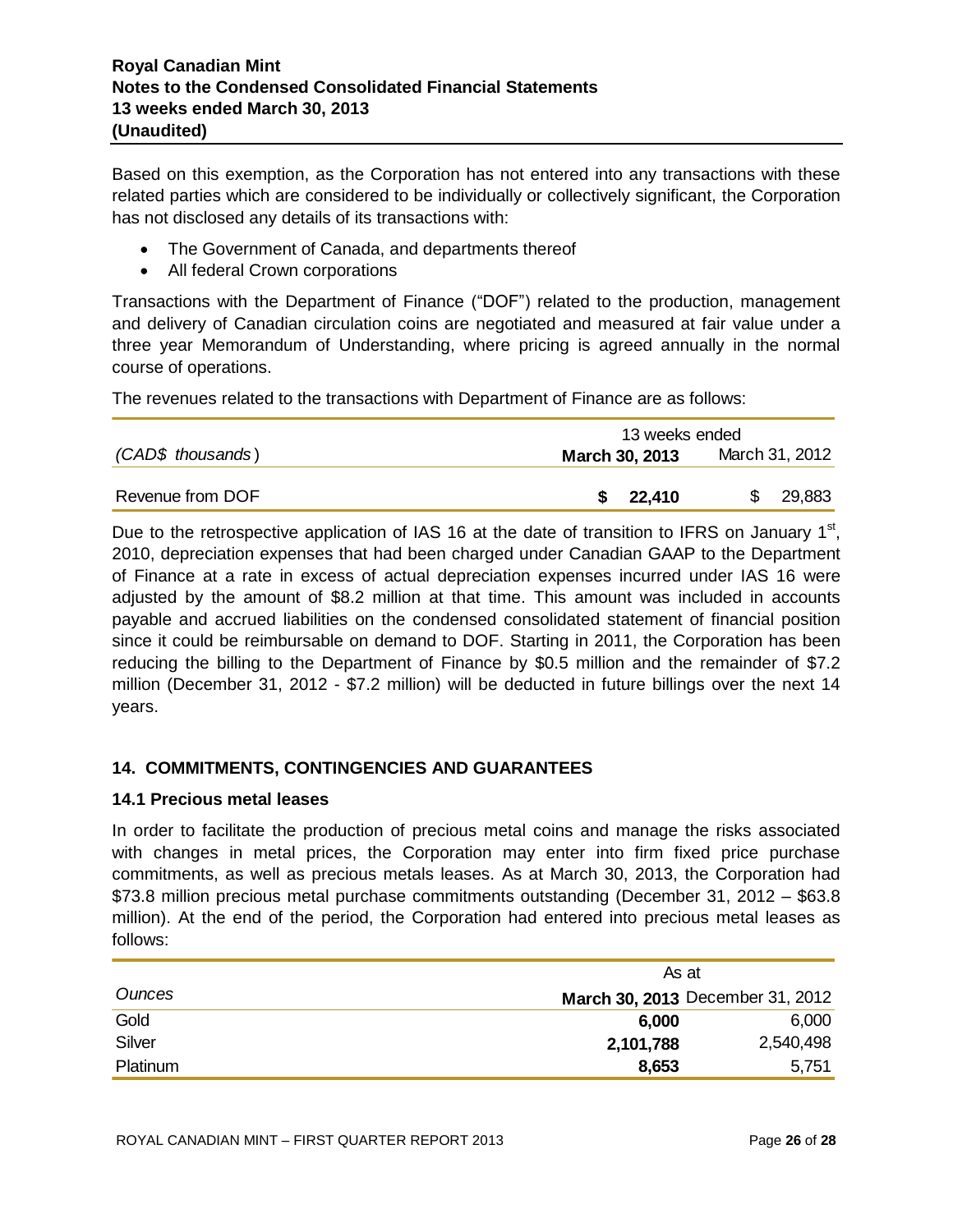# **Royal Canadian Mint Notes to the Condensed Consolidated Financial Statements 13 weeks ended March 30, 2013 (Unaudited)**

The fees for these leases are based on market value. The precious metal lease payment expensed for the 13 weeks ended March 30, 2013 is \$0.8 million (13 weeks ended March 31, 2012 - \$3.0 million). The value of the metals under these leases has not been reflected in the Corporation's condensed consolidated financial statements since the Corporation intends to settle these commitments through receipt or delivery of the underlying metal.

# **14.2 Base metal commitments**

In order to facilitate the production of circulation and non-circulation coins (for Canada and other countries) and manage the risks associated with changes in metal prices, the Corporation may enter into firm fixed price purchase commitments. As at March 30, 2013, the Corporation had \$22.6 million (December 31, 2012 - \$22.2 million) in purchase commitments outstanding.

## **14.3 Trade finance bonds and bank guarantees**

The Corporation has various outstanding bank guarantees and trade finance bonds associated with the production of foreign circulation coin contracts. These were issued in the normal course of business. The guarantees and bonds are delivered under standby facilities available to the Corporation through various financial institutions. Performance guarantees generally have a term up to one year depending on the applicable contract, while warranty guarantees can last up to five years. Bid bonds generally have a term of less than three months, depending on the length of the bid period for the applicable contract. The various contracts to which these guarantees or bid bonds apply generally have terms ranging from one to two years. Any potential payments which might become due under these commitments would relate to the Corporation's non-performance under the applicable contract. The Corporation does not anticipate any material payments will be required in the future. As of March 30, 2013, under the guarantees and bid bonds, the maximum potential amount of future payments is \$5.7 million (December 31, 2012 - \$6.1 million).

## **14.4 Other commitments and guarantees**

The Corporation may borrow money from the Consolidated Revenue Fund or any other source, subject to the approval of the Minister of Finance with respect to the time and terms and conditions. Since March 1999, following the enactment of changes to the *Royal Canadian Mint Act*, the aggregate of the amounts loaned to the Corporation and outstanding at any time shall not exceed \$75 million. For the 13 weeks ended March 30, 2013, approved short-term borrowings for working capital within this limit were not to exceed \$25.0 million (March 31, 2012 - \$25.0 million).

To support such short-term borrowings as may be required from time to time, the Corporation has various commercial borrowing lines of credit, made available to it by Canadian financial institutions. These lines are unsecured and provide for borrowings up to 364 days in term based on negotiated rates. No amounts were borrowed under these lines of credit as at March 30, 2013 or March 31, 2012.

The Corporation has committed as at March 30, 2013 to spend approximately \$9.5 million (December 31, 2012 - \$26.2 million) on capital projects.